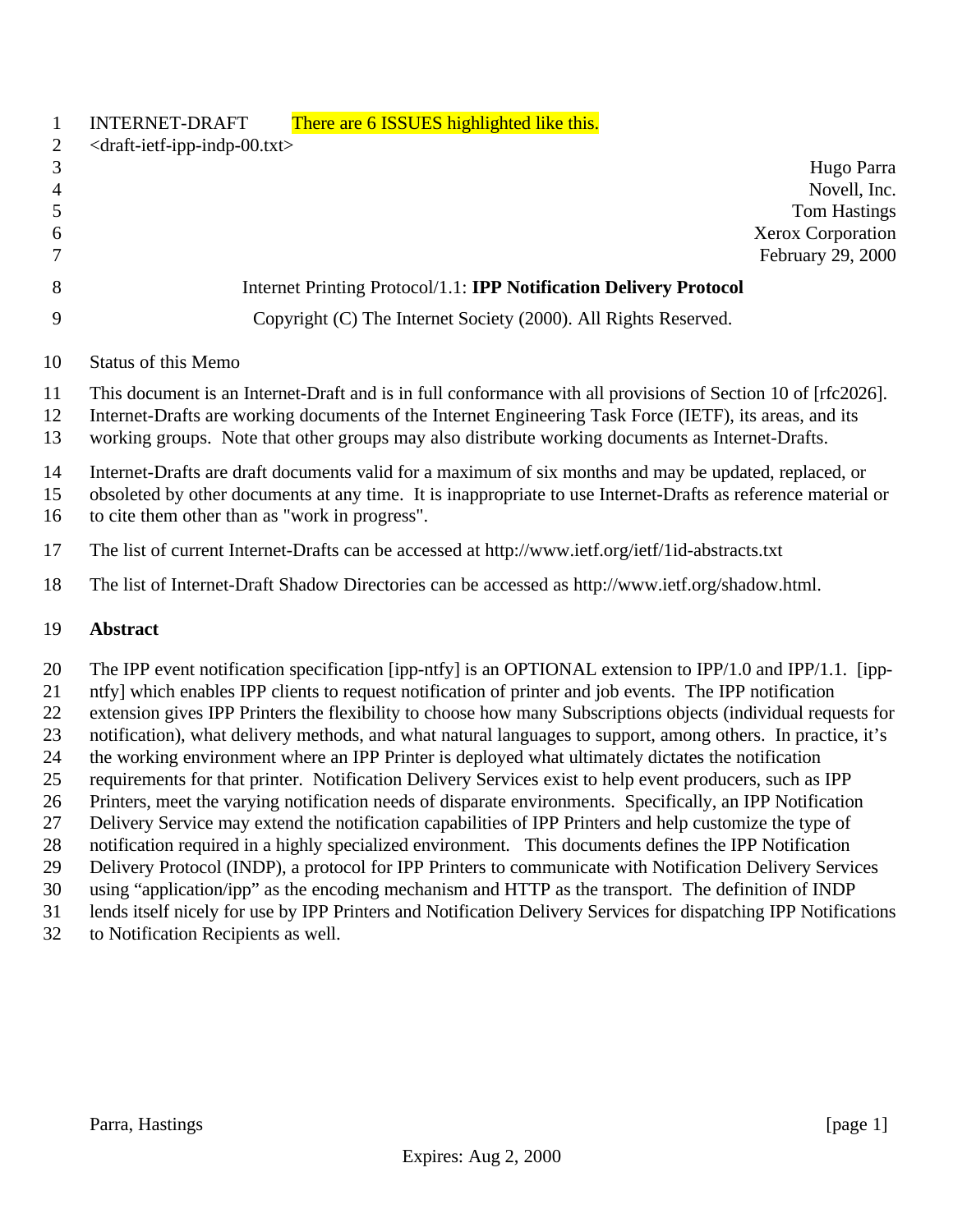- The full set of IPP documents includes:
- Design Goals for an Internet Printing Protocol [RFC2567]
- Rationale for the Structure and Model and Protocol for the Internet Printing Protocol [RFC2568]
- Internet Printing Protocol/1.1: Model and Semantics (this document)
- Internet Printing Protocol/1.1: Encoding and Transport [ipp-pro]
- Internet Printing Protocol/1.1: Implementer's Guide [ipp-iig]
- Mapping between LPD and IPP Protocols [RFC2569]
- 

The "Design Goals for an Internet Printing Protocol" document takes a broad look at distributed printing

- functionality, and it enumerates real-life scenarios that help to clarify the features that need to be included in
- a printing protocol for the Internet. It identifies requirements for three types of users: end users, operators,
- and administrators. It calls out a subset of end user requirements that are satisfied in IPP/1.0. A few
- OPTIONAL operator operations have been added to IPP/1.1.
- The "Rationale for the Structure and Model and Protocol for the Internet Printing Protocol" document
- describes IPP from a high level view, defines a roadmap for the various documents that form the suite of IPP
- specification documents, and gives background and rationale for the IETF working group's major decisions.
- The "Internet Printing Protocol/1.1: Encoding and Transport" document is a formal mapping of the abstract
- operations and attributes defined in the model document onto HTTP/1.1 [RFC2616]. It defines the
- encoding rules for a new Internet MIME media type called "application/ipp". This document also defines
- the rules for transporting a message body over HTTP whose Content-Type is "application/ipp". This
- document defines a new scheme named 'ipp' for identifying IPP printers and jobs.
- The "Internet Printing Protocol/1.1: Implementer's Guide" document gives insight and advice to
- implementers of IPP clients and IPP objects. It is intended to help them understand IPP/1.1 and some of the
- considerations that may assist them in the design of their client and/or IPP object implementations. For
- example, a typical order of processing requests is given, including error checking. Motivation for some of
- the specification decisions is also included.
- The "Mapping between LPD and IPP Protocols" document gives some advice to implementers of gateways between IPP and LPD (Line Printer Daemon) implementations.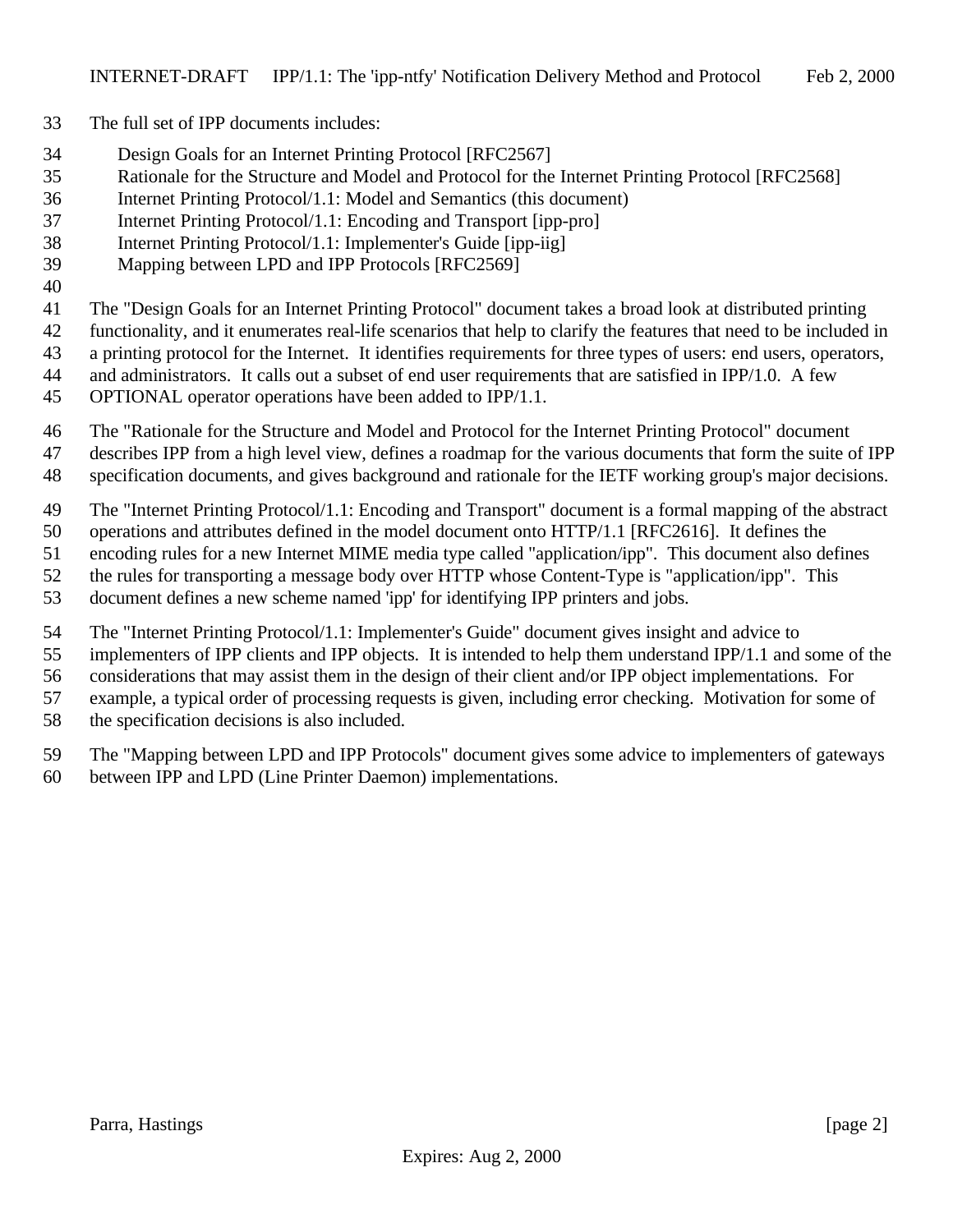| 61 |                          |  |
|----|--------------------------|--|
| 62 | <b>Table of Contents</b> |  |
| 63 |                          |  |
| 64 | 2                        |  |
| 65 | 3                        |  |
| 66 |                          |  |
| 67 | 3.1.1                    |  |
| 68 | 3.1.2                    |  |
| 69 |                          |  |
| 70 | 3.2.1                    |  |
| 71 | 3.2.2                    |  |
| 72 | 3.2.3                    |  |
| 73 | 3.2.4                    |  |
| 74 | 4                        |  |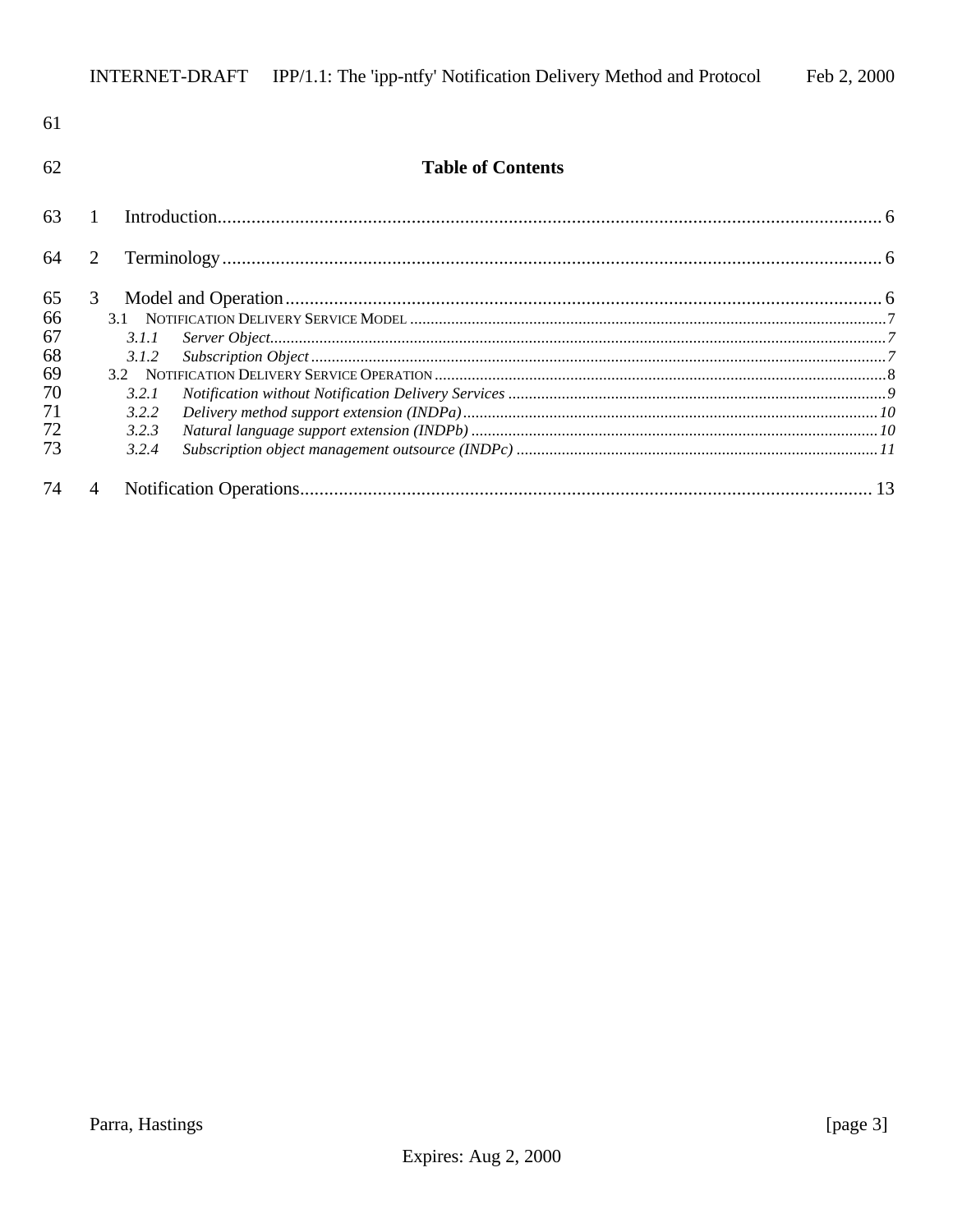| 75  |               |  |
|-----|---------------|--|
| 76  | 4.1.1         |  |
| 77  | 4.1.2         |  |
| 78  |               |  |
| 79  | 4.2.1         |  |
| 80  | 4.2.2         |  |
| 81  |               |  |
| 82  | 4.3.1         |  |
| 83  | 4.3.2         |  |
| 84  |               |  |
| 85  | 4.4.1         |  |
| 86  | 4.4.2         |  |
| 87  |               |  |
| 88  | 4.5.1         |  |
| 89  |               |  |
|     | 4.5.2         |  |
| 90  |               |  |
| 91  | 4.6.1         |  |
| 92  | 4.6.2         |  |
| 93  |               |  |
| 94  | 4.7.1         |  |
| 95  | 4.7.2         |  |
| 96  |               |  |
| 97  | 4.8.1         |  |
| 98  | 4.8.2         |  |
| 99  |               |  |
| 100 | 4.9.1         |  |
| 101 | 4.9.2         |  |
| 102 | 4.10          |  |
| 103 | 4.10.1        |  |
| 104 | 4.10.2        |  |
| 105 | 4.11          |  |
| 106 | <i>4.11.1</i> |  |
| 107 | 4.11.2        |  |
| 108 | 5             |  |
| 109 | 5.1           |  |
| 110 | 5.2           |  |
| 111 | 5.2.1         |  |
| 112 | 5.2.2         |  |
| 113 | 5.2.3         |  |
| 114 | 5.2.4         |  |
| 115 | 5.2.5         |  |
| 116 | 5.3           |  |
|     |               |  |
| 117 | 6             |  |
| 118 | 7             |  |
|     |               |  |
| 119 | 8             |  |
| 120 | 9             |  |
|     |               |  |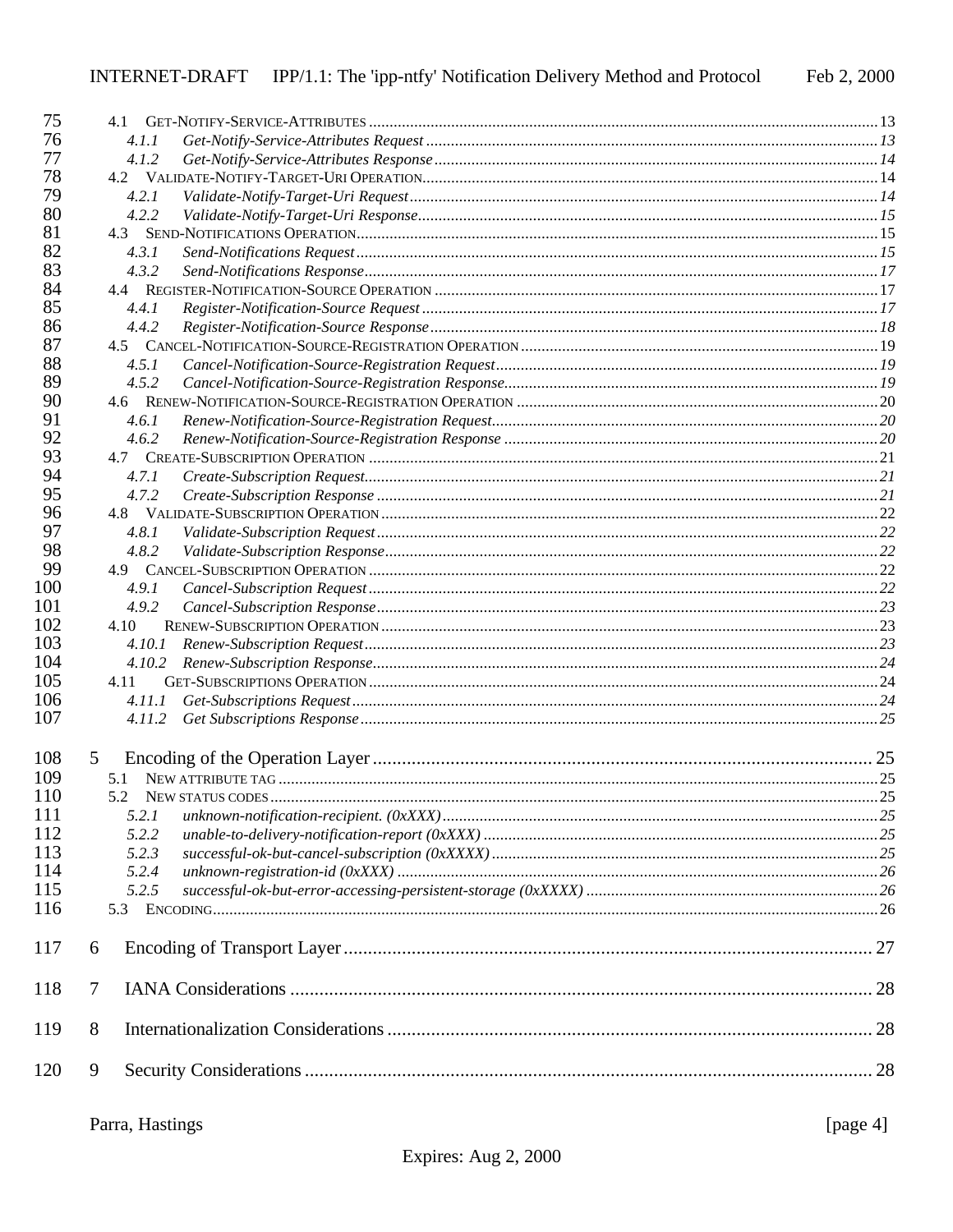|     |  | INTERNET-DRAFT IPP/1.1: The 'ipp-ntfy' Notification Delivery Method and Protocol Feb 2, 2000 |  |
|-----|--|----------------------------------------------------------------------------------------------|--|
| 121 |  |                                                                                              |  |
|     |  |                                                                                              |  |
|     |  |                                                                                              |  |
|     |  |                                                                                              |  |
| 125 |  |                                                                                              |  |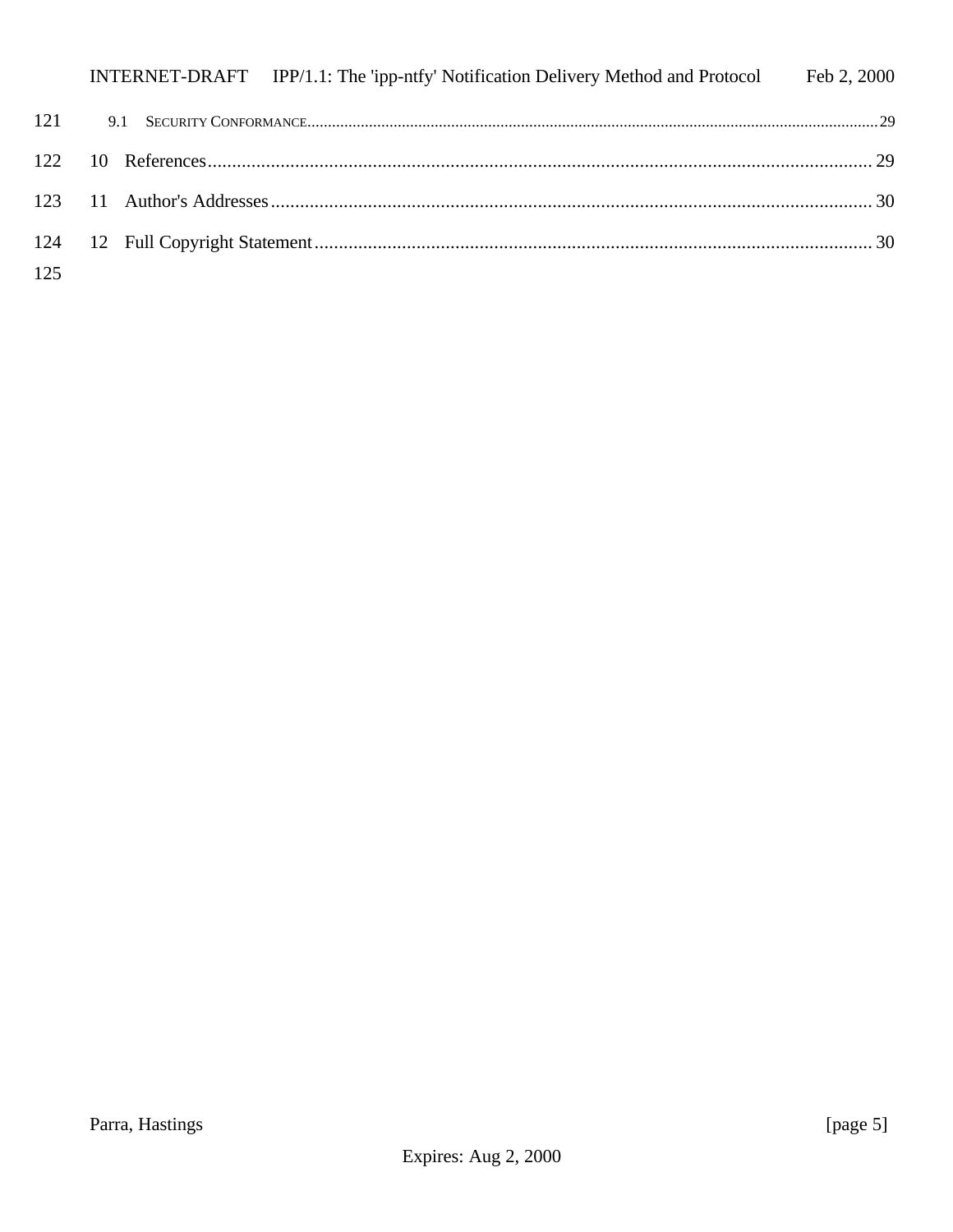# **1 Introduction**

 IPP Printers that support the OPTIONAL IPP event notification extension [ipp-ntfy] either a) accept, store, 129 and use notification Subscriptions to generate notification reports and implement one or more delivery methods for notifying interested parties, or b) support a subset of these tasks and farm out the remaining tasks to a Notification Delivery Service. The IPP Notification Delivery Protocol (INDP) specified in this document is a request/response protocol that may be used in a variety of notification scenarios. Its primary intended use is for IPP Printers to engage the assistance of Notification Delivery Services for storing notification Subscriptions, generating human-readable notifications in various languages, and implementing additional delivery methods. Moreover, IPP Printers and Notification Delivery Services may use INDP to send (push) event notifications to Notification Recipients.

# **2 Terminology**

This document uses terms such as "attributes", "keywords", and "support". These terms have special

- meaning and are defined in the model terminology [ipp-mod] section 12.2.
- Capitalized terms, such as MUST, MUST NOT, REQUIRED, SHOULD, SHOULD NOT, MAY, NEED
- NOT, and OPTIONAL, have special meaning relating to conformance. These terms are defined in [ipp-
- mod] section 12.1 on conformance terminology, most of which is taken from RFC 2119 [RFC2119].
- This section defines the following additional terms that are used throughout this document:
- REQUIRED: if an implementation supports the extensions described in this document, it MUST support a REQUIRED feature.
- OPTIONAL: if an implementation supports the extensions described in this document, it MAY support an OPTIONAL feature.
- Event Notification (Notification for short) See [ip-ntfy]
- Notification Source See [ipp-ntfy]
- Notification Recipient See [ipp-ntfy]
- Subscription object See [ipp-ntfy]
- Ultimate Notification Recipient See [ipp-ntfy]

# **3 Model and Operation**

- In the IPP Notification Model [ipp-ntfy], print clients request an IPP Printer for event notification by causing
- a Subscription object to be created at the printer. [ipp-ntfy] specifies a number of ways in which
- Subscription objects can be created. Each Subscription object lists the events of interest, the delivery
- method to be employed, and the address to which notifications should be dispatched, among others. When
- an event occurs, the printer is responsible for notifying each Notification Recipient that has registered
- interest in that event, using delivery method requested by that Notification Recipient. IPP Printers may
- employ the assistance of Notification Delivery Services to accomplish some or all of these tasks.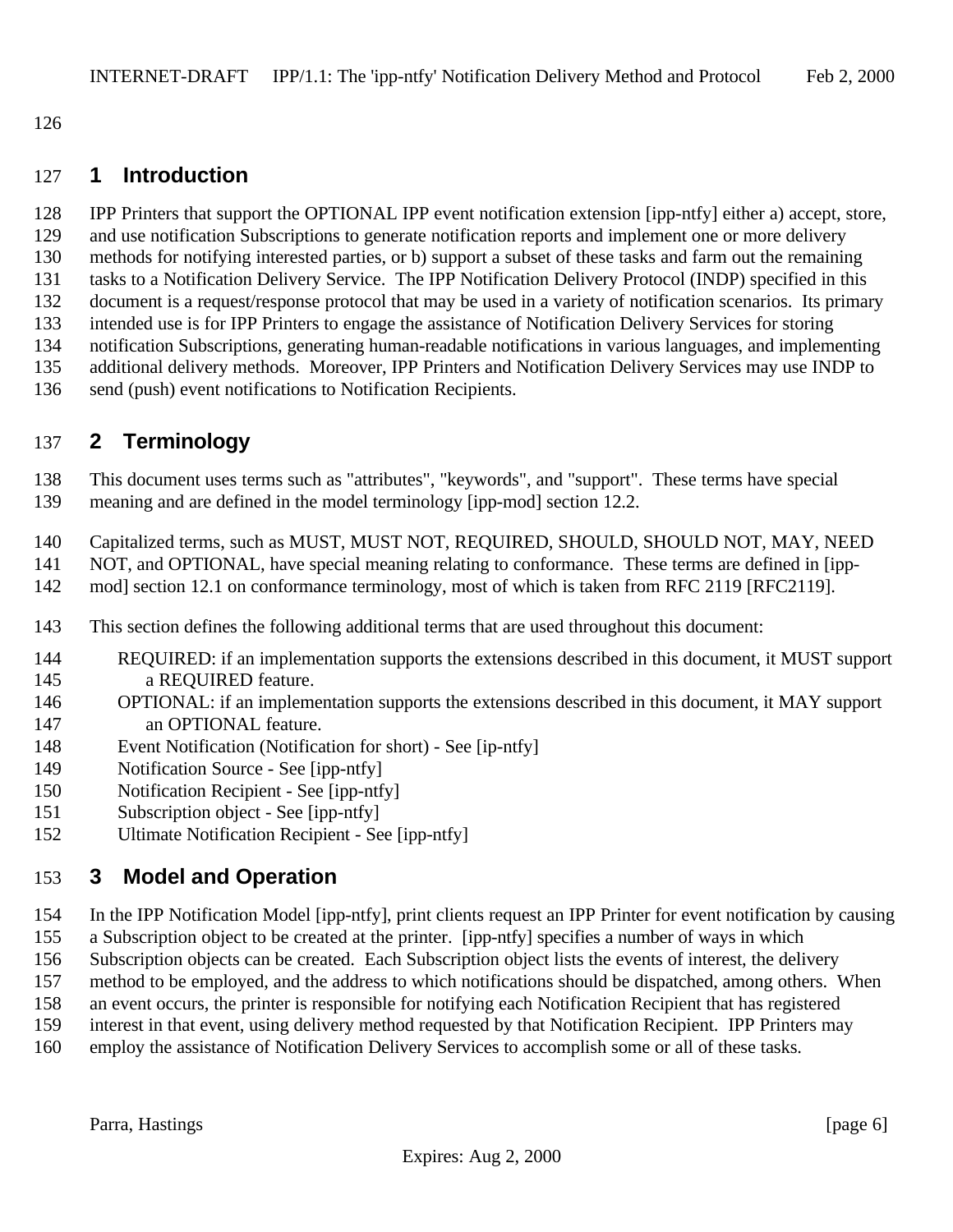IPP Printers with support for Notification Delivery Services must support a new printer description attribute,

"notification-delivery-services-uri-supported" (1SetOf uri). This attribute needs to be populated with the

uri's of the Notification Delivery Services the printer is configured to use. Whether IPP Printers dynamically

 discover Notification Delivery Services on the network or need to be configured by a system administrator it implementation dependant.

# **3.1 Notification Delivery Service Model**

 The INDP 1.0 model defines objects of type Server and Subscription. Each object definition includes a set of attributes that describe the state and workings of a Notification Delivery Service. An IPP Printer interact with instances of these object types by issuing INDP operations. This section describes the attributes that compose the Server and Subscription objects with their corresponding attribute syntaxes and values that are part of the Notification Delivery Service Model. Each attribute is uniquely identified in this document using

a "keyword" as defined in the IPP/1.1: Model and Semantics document [ipp-mod]. INDP 1.0 defines The

Notification Delivery Service

# **3.1.1 Server Object**

The Server object represents the state and capabilities of a Notification Delivery Service. It implements the

 server-side of INDP. In version 1.0 of INDP, the Server object contains information about the capabilities of a Notification Delivery Service that are of interest to an IPP Printer.

The following attributes comprise the Server object. Their description and intended use follow.

- 179 notify-natural-languages-supported
- notify-uri-schemes-supported
- **3.1.1.1 notify-natural-languages-supported (1setOf naturalLanguage)**
- MANDATORY {To be added}

# **3.1.1.2 notify-uri-schemes-supported (1setOf uri)**

MANDATORY {To be added}

# **3.1.2 Subscription Object**

The Subscription object represents a request for notification. Subscription Objects are contained by a Server

object and are created as a result of an IPP Printer issuing a Create-Subscription operation. The syntax and

 semantics of a Subscription object exactly mirror those of the Subscription object defined in the IPP Notification spec [ipp-ntfy].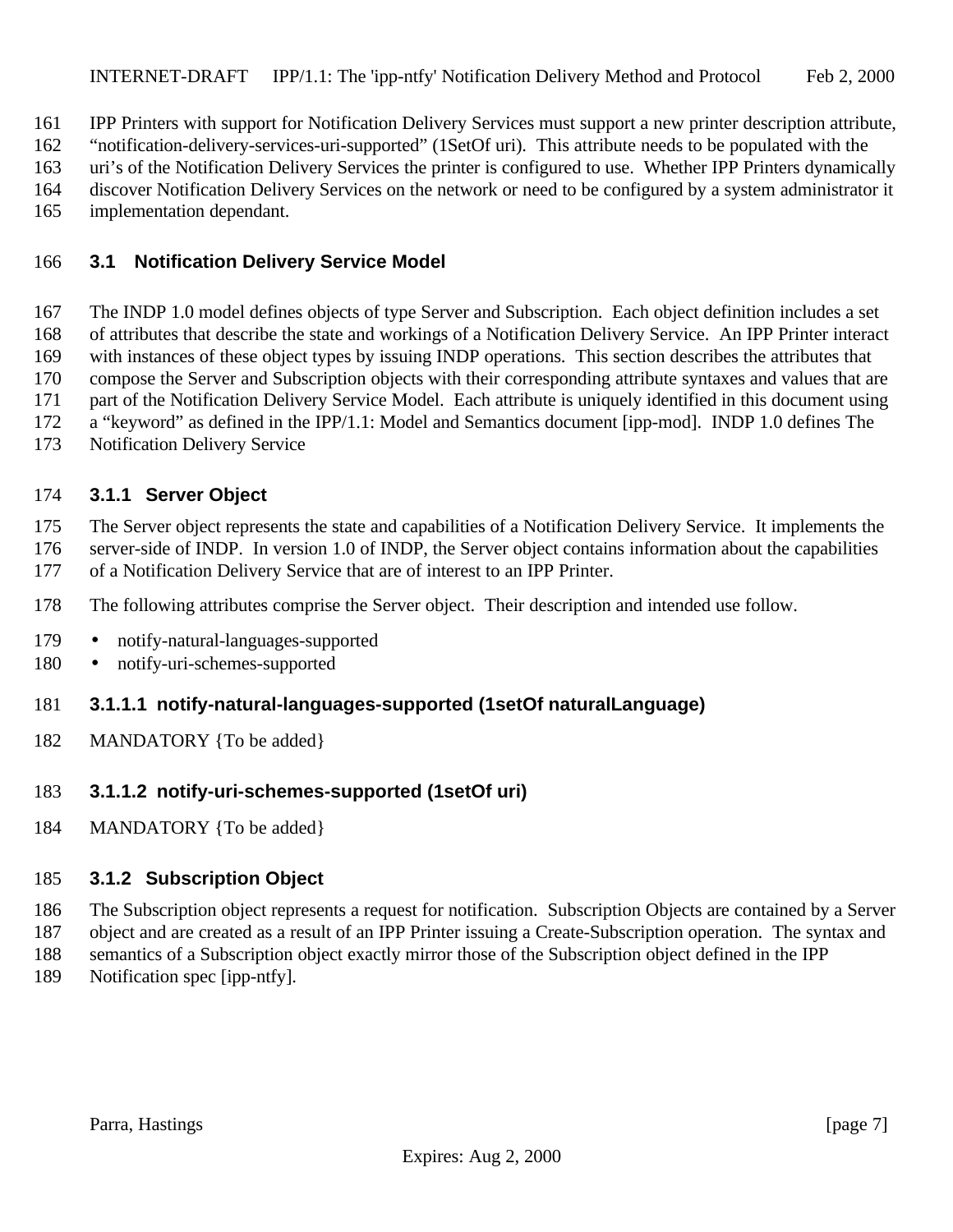### **3.2 Notification Delivery Service Operation**

 The figure below illustrates four different configurations through which an IPP Printer may implement support for IPP notification. Each configuration is discussed in this section.



Parra, Hastings [page 8]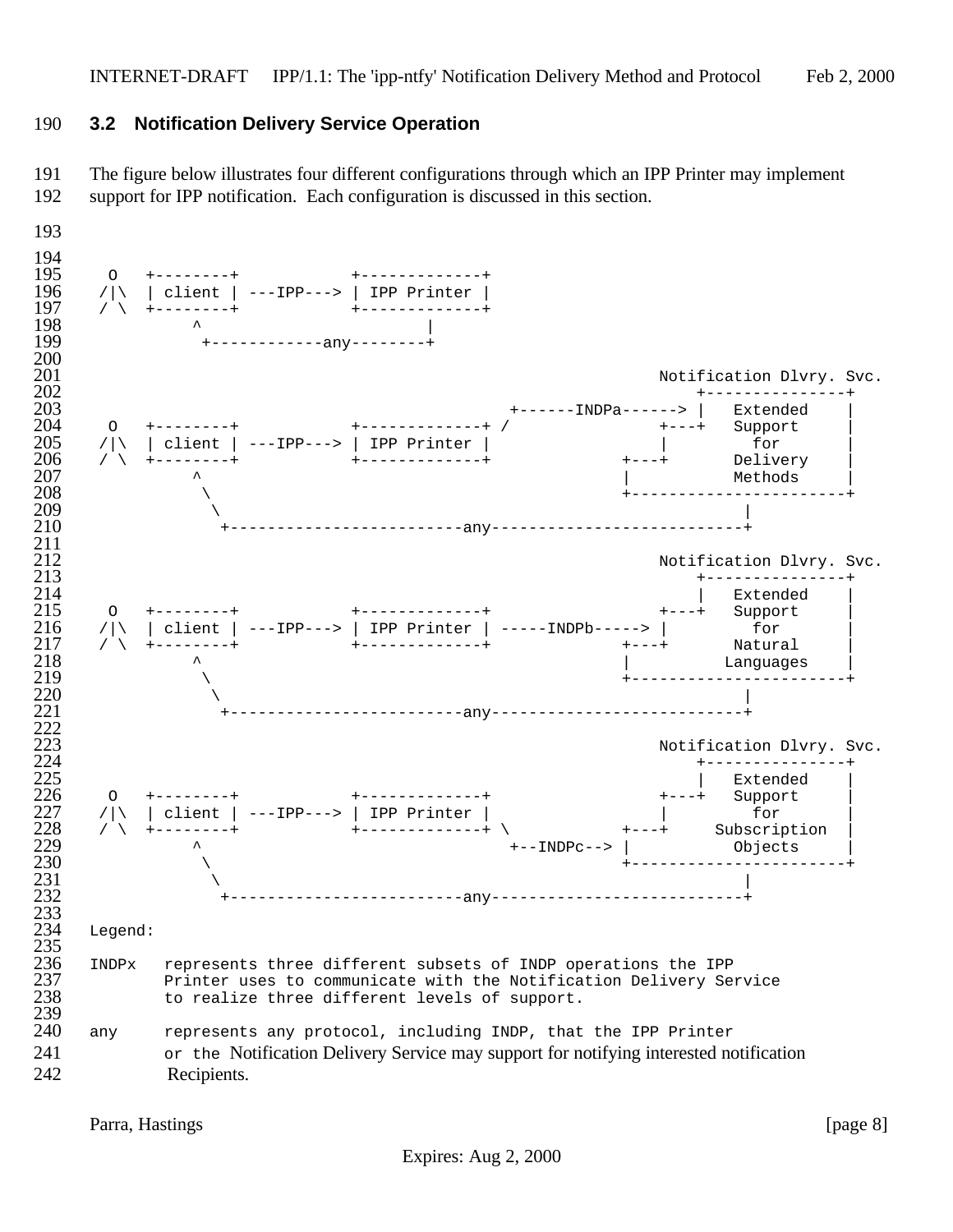### **3.2.1 Notification without Notification Delivery Services**

 An IPP Printer working without the assistance of a Notification Delivery Service must implement on its own at least the minimum set of functionality required by the IPP Notification spec. This section gives a summary of the process a typical IPP Printer may employ to support IPP notifications on its own. The IPP Notification spec [ipp-ntfy] provides a detailed description of this process. Subsequent sections will describe how an IPP Printer may use INDP to indirectly accomplish some of the following tasks.

- a) Creating a Subscription object. The IPP notification spec [ipp-ntfy] describes a number of mechanisms for IPP clients to request notification of an IPP printer. The end result, however, is that a Subscription object is instantiated at the IPP printer containing the information needed by the printer to know who to notify, how, and of what events.
- b) Validating the Subscription object. At Subscription object instantiation time, the IPP printer validates its contents to make sure the requested events and delivery methods are supported. The IPP printer may also perform some validation on the recipient uri, requested natural language, and other information contained in the Subscription object.
- c) Storing the Subscription object. The IPP printer provides persistent and non-persistent storage for Subscription objects until de object's lease expires (in the case of per-printer subscriptions) or their associated print job is removed (in the case of per-job subscriptions). The IPP notification spec [ipp- ntfy] outlines the minimum number of Subscription objects a printer MUST be able to store. In practice, this requirement will vary widely depending on the administrative practices and usage patterns of the printer's users.
- d) Event condition. Normal printer operation as well as printer exception circumstances will cause event conditions to be raised.
- e) Matching event with subscriptions. For each raised event condition the printer finds all the Subscription objects that request notification of that event. Rather than inspecting each Subscription object each time an event condition is raised, an IPP Printer may keep a list of the events the combined Subscription objects have requested to quickly discard event conditions no one is interested in.
- f) Generating human-readable notification data. The IPP Printer examines each Subscription object found in step (e) to determine if it needs to generate human-readable notification information for it. IPP Printers with users of different language preferences may need to provide translation for multiple natural languages.
- g) Dispatching the notification via the specified delivery method. The IPP Printer may need to generate slightly different Notification payloads for different delivery methods. With Notifications generated for each target Recipient, the IPP Printer uses its implementation of the delivery method specified in the corresponding Subscription object to dispatch the notification to its intended Recipient.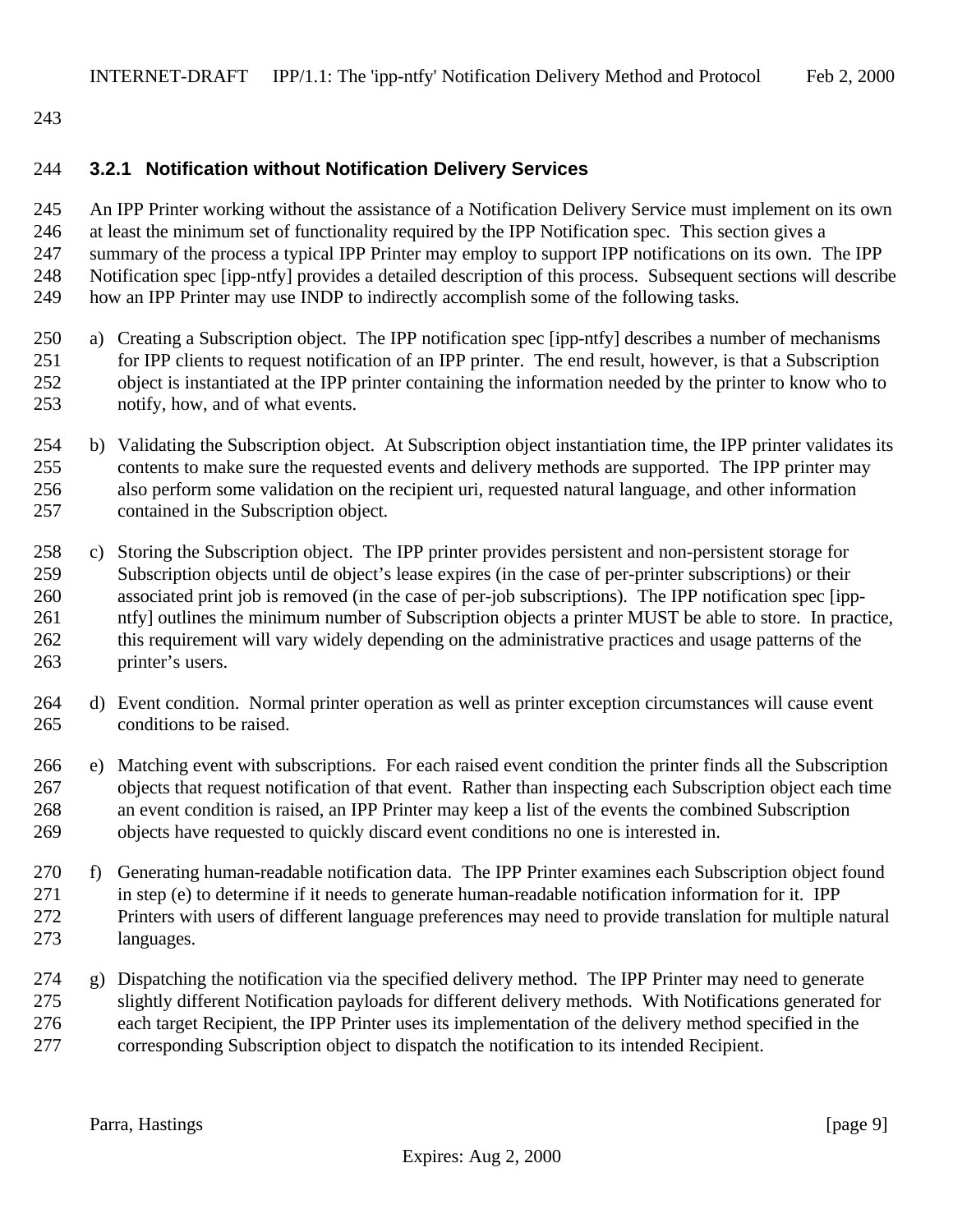Though in this scenario the IPP Printer does not need to interact with a Notification Delivery Service, it may

use INDP to dispatch Notifications encoded in "application/ipp" and transported over HTTP to interested

notification Recipients. IPP Printers may use the Send-Notifications operation to accomplish this task.

### **3.2.2 Delivery method support extension (INDPa)**

 An IPP Printer may use a Notification Delivery Service simply to extend the list of delivery methods it supports. Doing so offloads a printer from having to implement all the common delivery methods its potential clients might require. It also enables a generic printer to support very specialized delivery methods implemented by a site's Notification Delivery Service. Moreover, by using existing Notification Delivery Methods, an IPP Printer can take advantage of present, widely deployed notification infrastructure, standards-based or proprietary.

- Using a Notification Delivery Service for the sole purpose of extending the notification delivering
- capabilities on and IPP Printer results in very small changes to the notification process described in the previous section. Specifically, the following changes apply.
- 1) Before accepting requests to create Subscription objects, step (a) above, the IPP Printer gets a list of the uri schemes the Notification Delivery Service supports and adds the values to its "notify-schemes- supported" attribute. To obtain this list, the IPP Printer uses the Get-Notify-Service-Attributes operation requesting the "notify-schemes-supported" attribute from the Notification Delivery Service. To an IPP client reading the printer's "notify-schemes-supported" attribute, the entries with internal support and those supported via a Notification Delivery Service are indistinguishable.
- 2) During Subscription object validation, step (b) above, the IPP Printer may communicate with the Notification Delivery Service to validate a target uri requesting a delivery method implemented in the Notification Delivery Service. This IPP Printer accomplishes through the Validate-Notification-Uri operation.
- 3) For dispatching notifications that require a delivery method implemented in the Notification Delivery Service, step (g) above, the IPP Printer forwards the Notification on to the Notification Delivery Service through the Send-Notifications operation. The IPP Printer must provide the target uri and human- readable data, when the case requires it. The Notification Delivery Service is then responsible for creating a Notification payload suitable for the requested delivery method and for dispatching the notification to the specified Recipient.

# **3.2.3 Natural language support extension (INDPb)**

 An IPP Printer may use a Notification Delivery Service to generate human-readable notification data in addition to extending its delivery methods support. By using a Notification Delivery Service in this manner, an IPP Printer can dynamically support notifications in any number of natural languages, as long as the Notification Delivery Service being used supports them.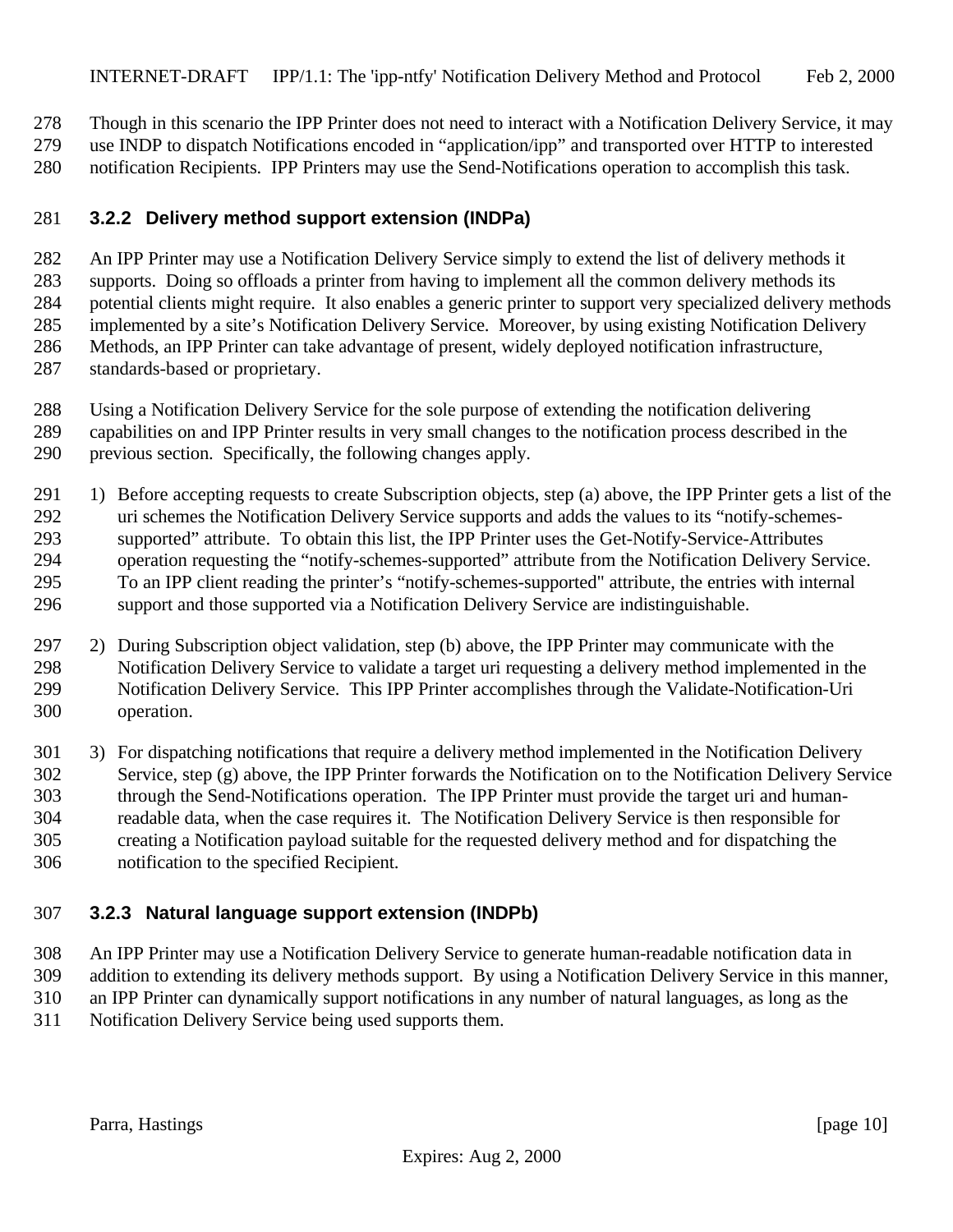- In addition to the modifications to the notification process listed in section 3.2, the following changes result
- from using a Notification Delivery Service to generate human-readable notification data.
- 1) Before accepting requests to create Subscription objects, step (a) above, the IPP Printer must
- communicate with the Notification Delivery Service to get a list of the natural languages it supports for
- human-readable message generation and add these values to its own "notify-natural-languages-
- supported" attribute.
- ISSUE 01: Do we have any use for the printer description attribute "notify-natural-languages-supported"?
- 2) The IPP Printer no longer needs to perform steps (f) and (g) above. Instead it uses the Send-
- Notifications operation to send the Notification to the Notification Delivery Service along with the
- language specified in the corresponding Subscription object.

# **3.2.4 Subscription object management outsource (INDPc)**

Through INDP an IPP Printer can employ the full services of a Notification Delivery Service, which includes

 storing and managing Subscription objects on behalf of the printer. Outsourcing this type of functionality greatly reduces the logic and resources requirements for an IPP Printer to support notification. Suitably

hosted Notification Delivery Services can meet the notification needs of an environment without having to

increase the capabilities of each printer in that environment. This section describes how an IPP Printer

interacts with a Notification Delivery Service to accomplish this level of interaction.

This notification configuration requires the IPP Printer to establish a temporary registration with the

Notification Delivery Service. Through a lease-based relationship, the Notification Delivery Service can

keep track of what Subscription objects belong to what IPP Printer and generate the appropriate

notifications when events are reported. This mechanism also enables the Notification Delivery Service to

clean up orphaned Subscription objects. The IPP Printer uses the Register-Event-Producer operation to

establish this type of relationship with the Notification Delivery Service. The model requires that an IPP

Printer renew its lease periodically using the Renew-Registration operation.

When registering, an IPP Printer can specify a location for a Notification Delivery Service to store

Subscription objects persistently. Subscription objects stored persistently in previous registrations are

automatically re-instantiated when an IPP Printer registers with a Notification Delivery Service. The printer

instructs the Notification Delivery Service what Subscription objects should be stored persistently and which

one should be automatically disposed when the registration expires.

- Once registered, the IPP Printer may forward requests to create Subscription objects on to the Notification
- Delivery Service. The IPP Printer uses the Create-Subscription operation to accomplish this task.

In this notification configuration an IPP Printer only needs to keep track of the superset of events requested

by all the Subscription objects combined. The Notification Delivery Service assists the IPP Printer

accomplish this task. First, in the response of a successful registration request, the Notification Delivery

Service returns to the printer the list of events that it must generate to satisfy any Subscription objects that

might have been reinstated from persistent storage. Then, in the response to every successful request to add

Parra, Hastings [page 11]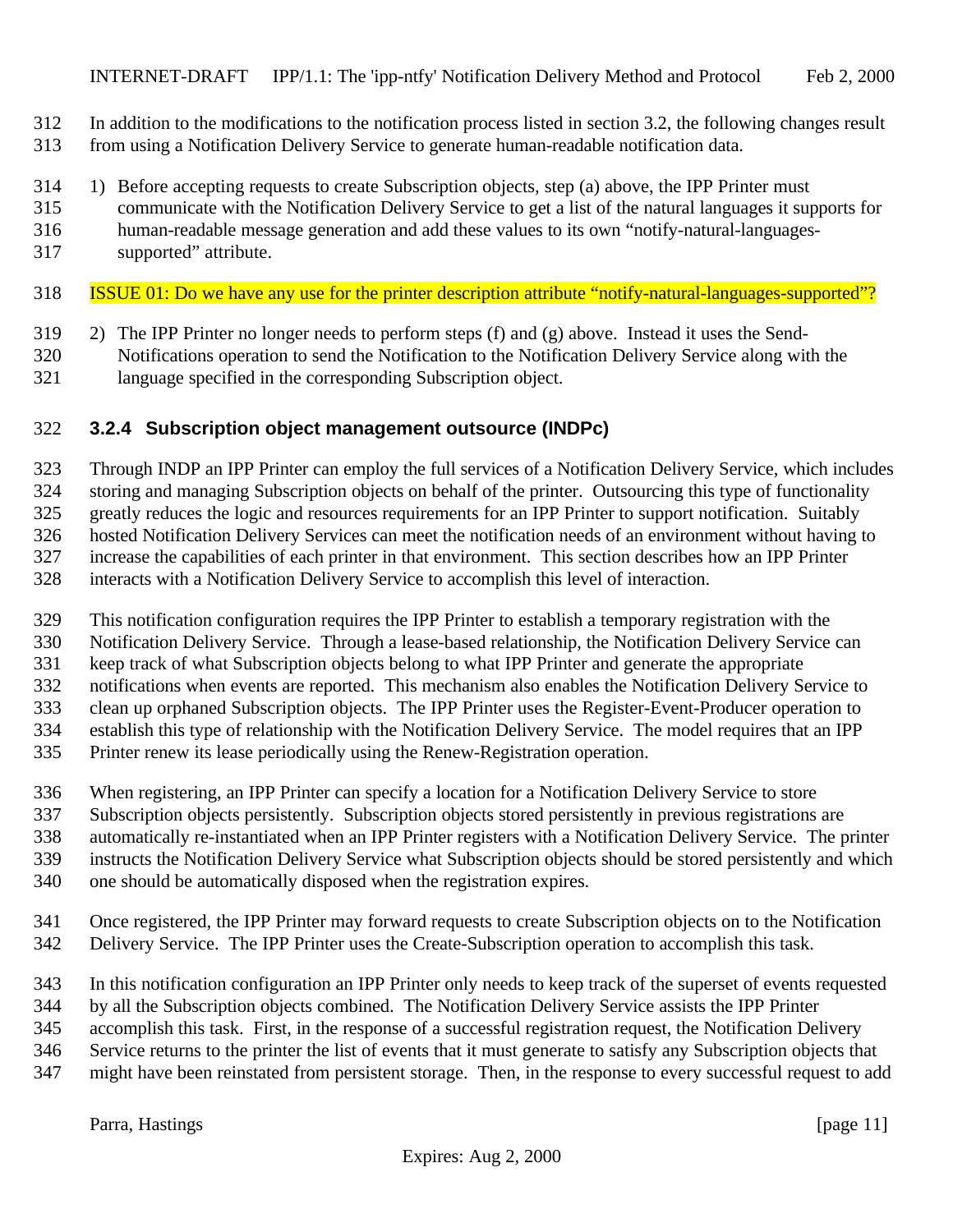or delete Subscription objects, the Notification Delivery Service returns to the printer a list of the new events needed and those to be discontinued as a result of the operation.

 The following summarizes an IPP Printer's process for handling notification when making full use of a Notification Delivery Service's capabilities. For simplification, the description assumes that the IPP Printer supports these capabilities only via a Notification Delivery Service and not directly. However, for printers that implement some delivery methods internally and support others through a Notification Delivery Service, the notification process is a combination of the process outlined below and the one summarized in section 3.1.1.

- a) Register with Notification Delivery Service. Early in its initialization process the IPP Printer should use the Register-Event-Producer operation to register with a Notification Delivery Service if configured to do so. It must indicate to the Notification Delivery Service the location of its persistent Subscription object storage, if applicable. The IPP Printer must store away the registration Id returned by the operation and remember any events listed in the response so it can start generating them.
- b) Get Notification Delivery Service information. Right after registering with a Notification Delivery Service, the IPP Printer should query the Notification Delivery Service's "notify-uri-schemes-supported" and "notify-natural-languages-supported" attributes. The printer must populate its "notify-uri-schemes-supported" and "notify-natural-languages-supported" attributes with the information obtained.
- c) Create Subscription objects. When the IPP Printer receives a client request to create a new Subscription object, it must forward the request to the Notification Delivery Service using the Create-Subscription operation. This results in the Notification Delivery Service instantiating and validating a Subscription object. If the operation to create a new Subscription object succeeds, its response portion will tell the IPP Printer what, if any, new events it must generate to satisfy the new request. As with print jobs Subscription objects do not become active while the job is in "job-pending" state, the IPP Printer would not send a request to create a new Subscription object to the Notification Delivery Service until just before the job changes states from "job-pending". For these types of notification requests, the IPP Printer may instead issue the Validate-Subscription operation to request that the Notification Delivery Service simply validate the request, thus allowing the printer to return an accurate status code to IPP operations requesting per-job notifications.
- d) Event condition. The IPP Printer uses the consolidated list of events it maintains with the help of the Notification Delivery Service to know what events are of interest.
- e) Send event report. When the IPP Printer raises an event condition, it reports the event to the Notification Delivery Service using the Send-Notification operation. At that point the IPP Printer is finished processing the event condition. The Notification Delivery Service is responsible for matching the event with the Subscription objects that requested it, generating any human-consumable data in the natural language specified in the Subscription object, and dispatching the appropriately formatted Notification using the requested delivery method.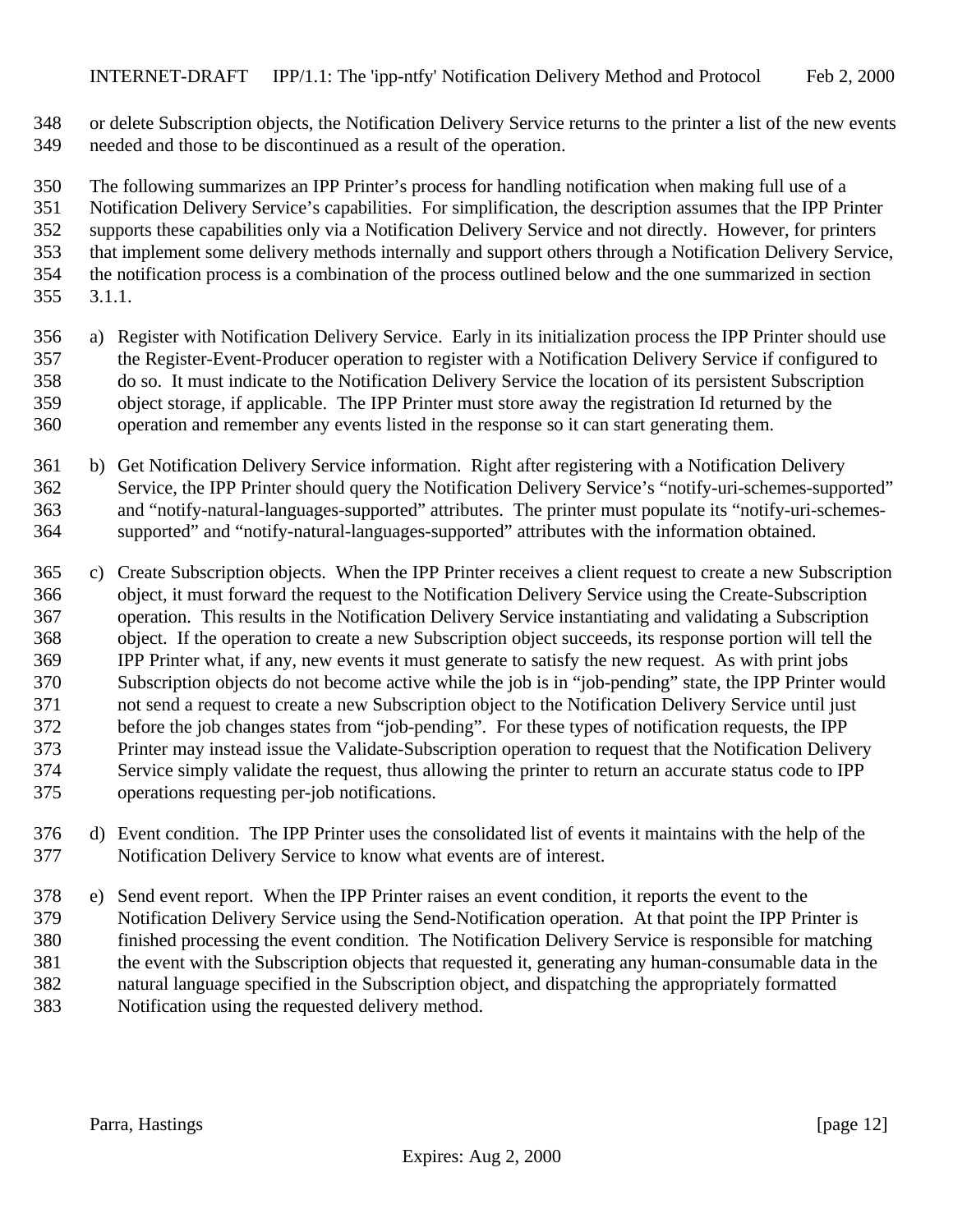# **4 Notification Operations**

INDP makes extensive use of the operations model defined by IPP [rfc2566]. This includes, the use of a URI

as the identifier for the target of each operation, the inclusion of a version number, operation-id, and

request-id in each request, and the definition of attribute groups. INDP operations use the Operation

- Attributes group, but currently have no need for the Unsupported Attributes, Printer Object Attributes, and Job-Object Attributes groups. However, it uses a new attribute group, the Notification Attributes group.
- The following operations form version 1.0 of INDP. All operations are targeted at the Server object. This section formally defines each INDP 1.0 operation.
- Get-Notify-Service-Attributes
- Validate-Notify-Target-Uri,
- Send-Notifications
- Register-Notification-Source
- Cancel-Notification-Source-Registration
- Renew-Notification-Source-Registration
- Create-Subscription
- Validate-Subscription
- Cancel-Subscription
- Renew-Subscription
- Get-Subscriptions
- 

# **4.1 Get-Notify-Service-Attributes**

- This REQUIRED operation allows an IPP Printer to request the values of attributes of a Server object. In the request, the IPP Printer supplies the set of Server attribute names it's interested in. In the response, the
- Service object returns a corresponding attribute set with the appropriate attribute values filled in.

#### **4.1.1 Get-Notify-Service-Attributes Request**

- The following sets of attributes are part of the Get-Service-Attributes Request:
- Group 1: Operation Attributes
- Natural Language and Character Set:
- 

The "attributes-charset" and "attributes-natural-language" attributes ads defined in [rfc 2566]

- section 3.1.4.1.
- 

- 
- "server-uri": The URI of the Notification Delivery Service.
- "requested attributes" (1setOf keyword):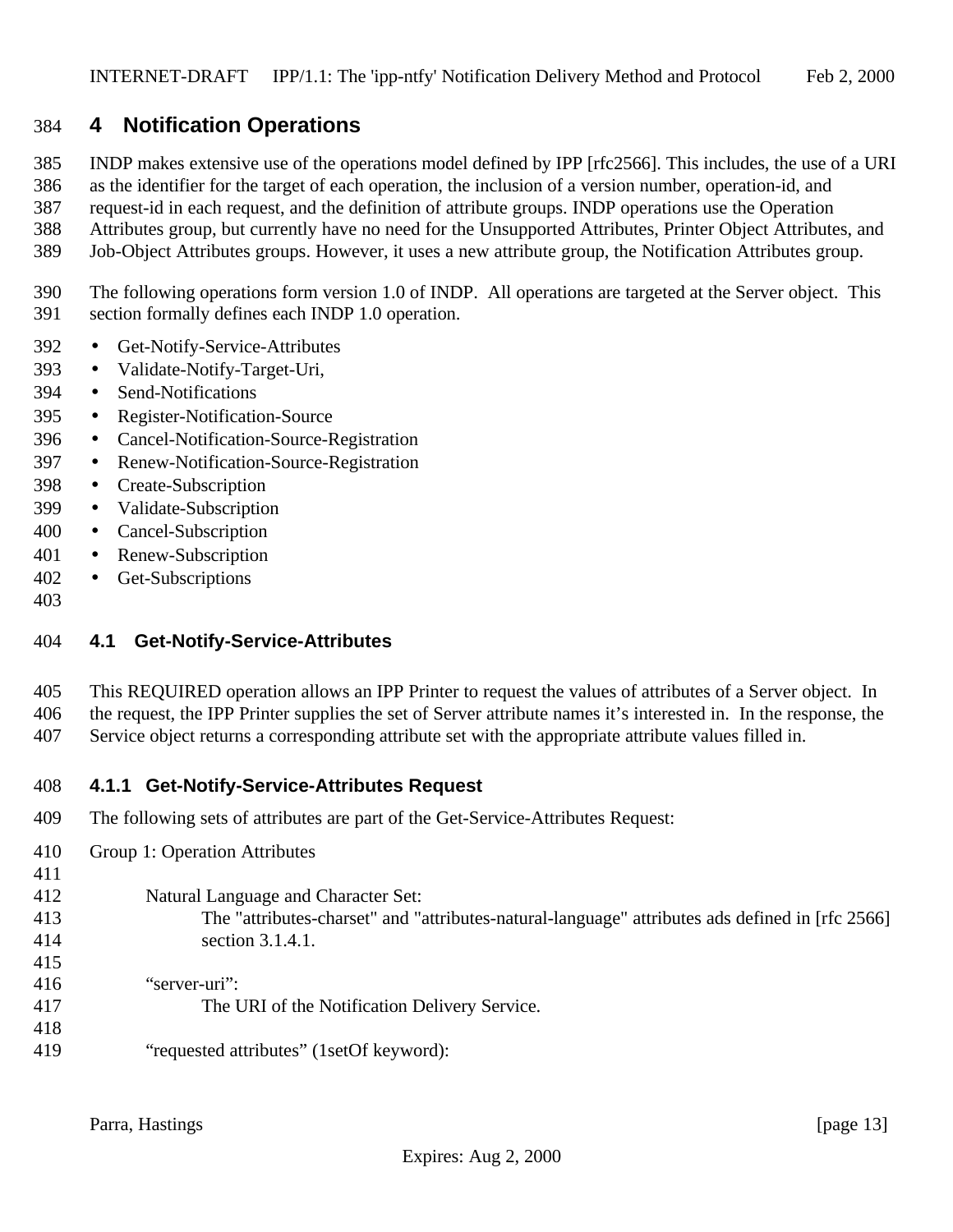The IPP Printer OPTIONALLY supplies a set of attribute names in whose values the requester is interested. The Service object MUST support this attribute. If the IPP Printer omits this attribute, the Notification Delivery Service MUST respond with a list of all the attributes it supports and it respective values.

### **4.1.2 Get-Notify-Service-Attributes Response**

- The Server object returns the following sets of attributes as part of the Get-Notify-Service-Attributes
- Response:

- Group 1: Operation Attributes
- Natural Language and Character Set:
- The "attributes-charset" and "attributes-natural-language" attributes as defined in [rfc 2566] section 3.1.4.1.
- Group 2: Unsupported Attributes

### A list of the attribute names requested by the IPP Printer but not supported by the Service object. See [rfc 2566] section 3.1.7 for details on returning Unsupported Attributes. As in version 1.0 of INDP all defined Service object attributes are mandatory, this group is a forward-looking feature when new OPTIONAL attributes may be defined.

Group 3: Server Object Attributes

 This is the set of requested attributes and their current values. The Server object ignores any requested attribute that is not supported. The Service object MAY respond with a subset of the supported attribute and valued, depending on the security policy in force. However, the Service object MUS respond with the 'unknown' value for any supported attribute for which the Service object does not know the value. For a description of "out-of-band" values see [rfc 2566] section 4.1.

# **4.2 Validate-Notify-Target-Uri Operation**

 This REQUIRED operation allows an IPP Printer to request that the Notification Delivery Service validate a notification target uri. The Service object successfully validates the uri if the Notification Delivery Service implements the delivery method implied by the uri scheme or the target uri. The Service object is free to perform extended analysis on the validity of the recipient's address provided in the uri is the semantics of the delivery method so allow.

#### **4.2.1 Validate-Notify-Target-Uri Request**

- The following sets of attributes are part of the Validate-Notify-Target-Uri Request:
- Group 1: Operation Attributes
- 
- Natural Language and Character Set:

Parra, Hastings [page 14]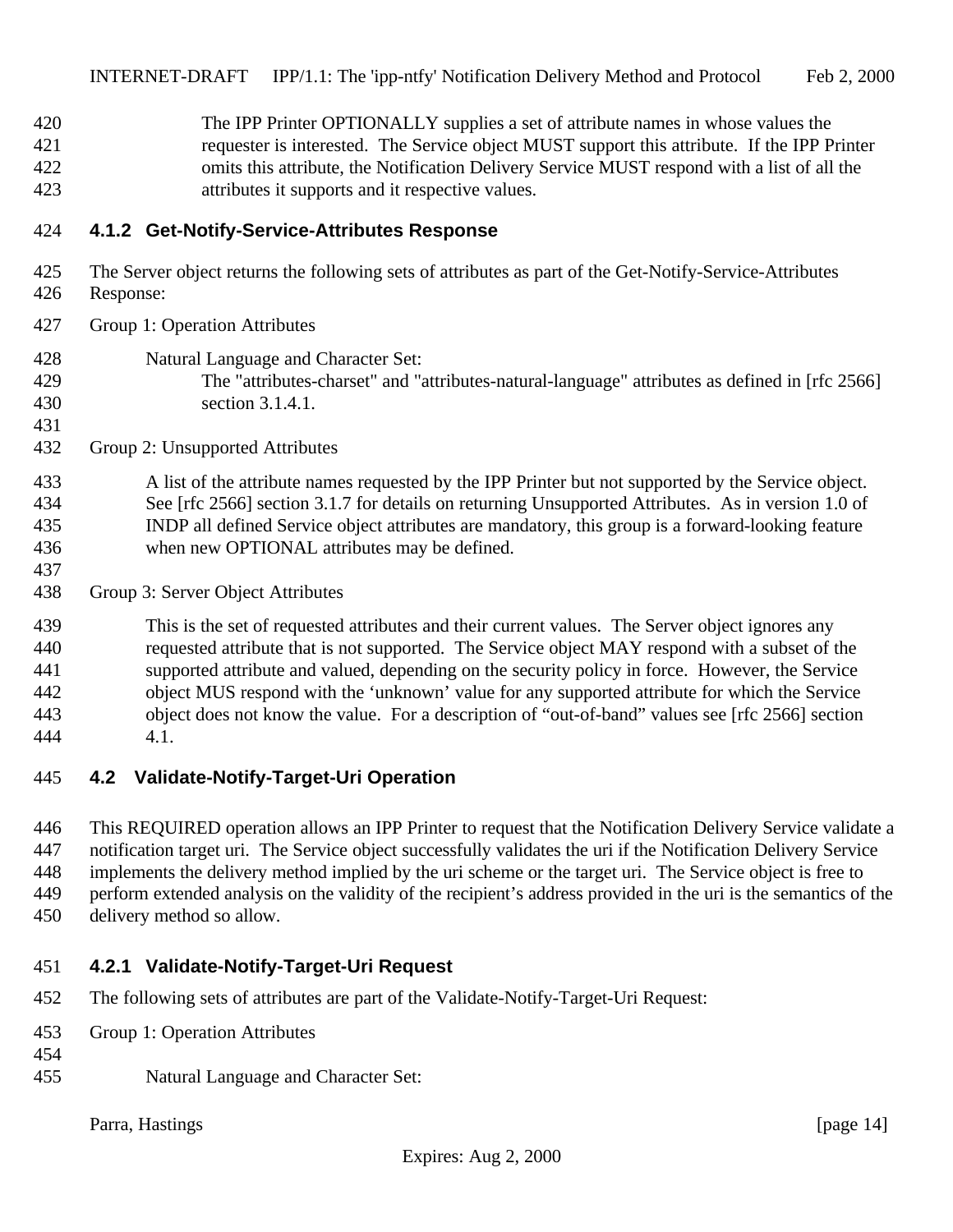| 456 | The "attributes-charset" and "attributes-natural-language" attributes ads defined in [rfc 2566]               |
|-----|---------------------------------------------------------------------------------------------------------------|
| 457 | section 3.1.4.1.                                                                                              |
| 458 |                                                                                                               |
| 459 | "server-uri":                                                                                                 |
| 460 | The URI of the Notification Delivery Service.                                                                 |
| 461 |                                                                                                               |
| 462 | "notify-target-uri" (uri):                                                                                    |
| 463 | The IPP Printer MUST supply this attribute. The Notification Delivery Service MUST                            |
| 464 | support this attribute. It is the uri to be validated by the Server object.                                   |
| 465 | 4.2.2 Validate-Notify-Target-Uri Response                                                                     |
| 466 | The Server object returns the following set of attributes as part of the Validate-Notify-Target-Uri Response: |
| 467 | Group 1: Operation Attributes                                                                                 |
| 468 | Natural Language and Character Set:                                                                           |
| 469 | The "attributes-charset" and "attributes-natural-language" attributes as defined in [rfc 2566]                |
| 470 | section 3.1.4.1.                                                                                              |
| 471 |                                                                                                               |
| 472 | "validation-code" (boolean):                                                                                  |
| 473 | The Server object MUST return this attribute with a value of TRUE if the notify-target-uri                    |
| 474 | was validates successfully; FALSE otherwise.                                                                  |
| 475 | <b>Send-Notifications Operation</b><br>4.3                                                                    |

 This REQUIRED operation allows an IPP Printer to send one or more Notifications to a Notification Delivery Service. The Send-Notification operation can be used to transport Notification data in all four notification configurations described in section 3.2. Different attributes will be required depending on whether the operation is being used a) by an IPP Printer or Notification Delivery Service to send Notifications directly to a notification Recipient, b) by an IPP Printer to Send a localized Notification to a Notification Delivery Service (INDPa), c) by an IPP Printer to Send a Notification to be localized and dispatched by the Notification Delivery Service (INDPb), or d) by an IPP Printer to send a target-less notification using an established registration to a Notification Delivery Service (INDPc).

 Both Machine-Consumable and Human-Consumable notifications may be included in the Send-Notification operation.

#### **4.3.1 Send-Notifications Request**

- The following groups of attributes are part of the Send-Notifications Request:
- Group 1: Operation Attributes
- 
- 
- Natural Language and Character Set:

Parra, Hastings [page 15]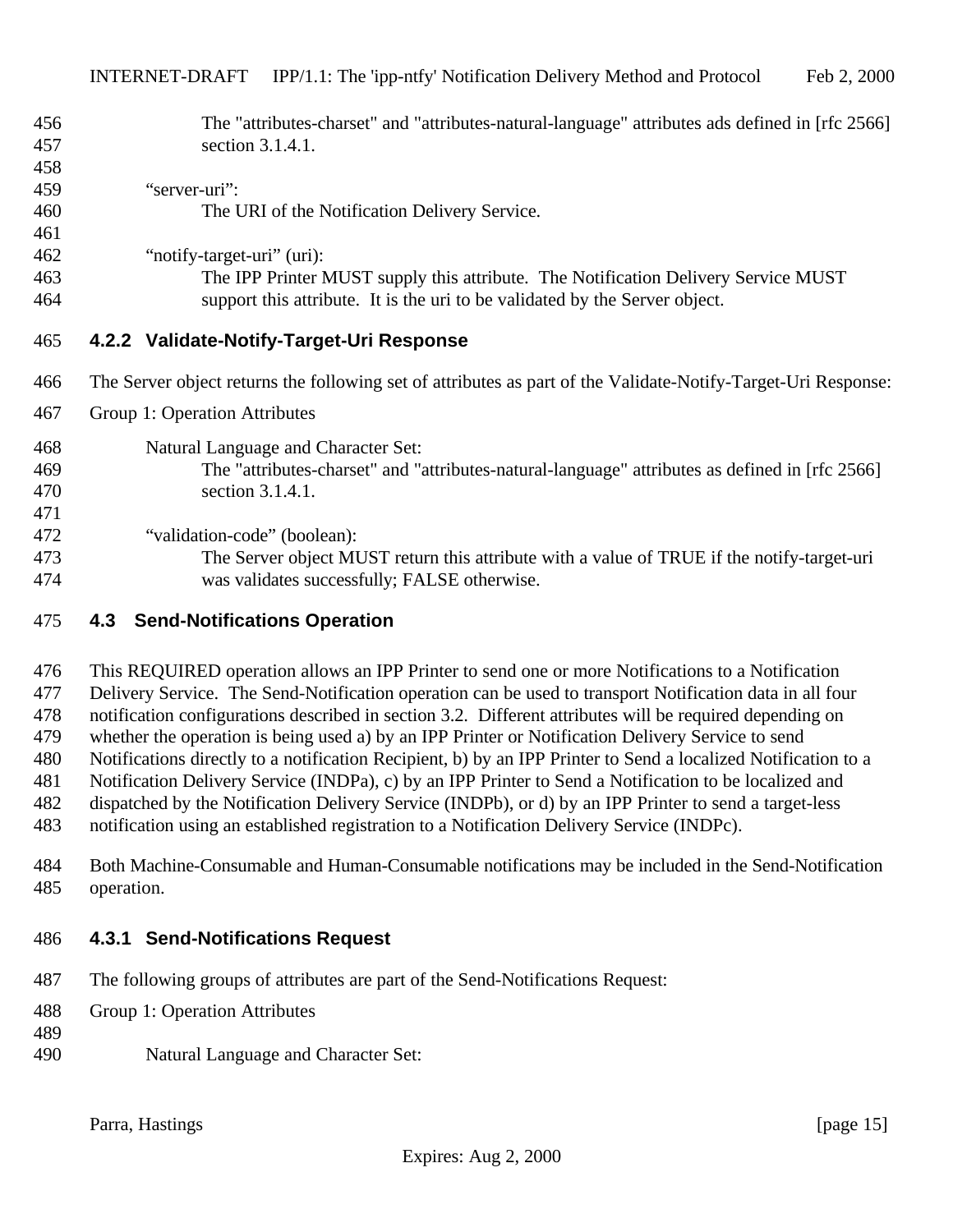| 491 | The "attributes-charset" and "attributes-natural-language" attributes as defined in [rfc 2566]   |
|-----|--------------------------------------------------------------------------------------------------|
| 492 | section 3.1.4.1.                                                                                 |
| 493 |                                                                                                  |
| 494 | Target:                                                                                          |
| 495 | The Target can a) The URI of the Notification Delivery Service if an IPP Printer is using        |
| 496 | Send-Notifications to dispatch notifications, or b) the URI of the Notification Recipient if the |
| 497 | IPP Printer or the Notification Delivery Service are using the operation to dispatch             |
| 498 | notifications directly to a Notification Recipient.                                              |
| 499 |                                                                                                  |
| 500 | "ultimate-target-uri":                                                                           |
| 501 | This attribute MUST be supplied by the IPP Printer when it uses the Send-Notifications           |
| 502 | operation to send notifications to a Notification Delivery Service without having registered as  |
| 503 | a Notification Source, i.e., configurations INDPa and INDPb above.                               |
| 504 |                                                                                                  |
| 505 | "registration-id":                                                                               |
| 506 | This attribute MUST be supplied by the IPP Printer when it uses the Send-Notifications           |
| 507 | operation to send notifications to a Notification Delivery Service after having registered a as  |
| 508 | a Notification Source, i.e., configuration INDPc above.                                          |
| 509 |                                                                                                  |
| 510 | Group 2 to N: Notification Attributes                                                            |
| 511 | "human-readable-report" (text)                                                                   |
| 512 | The Notification Source OPTIONALLY supports this attribute. This attribute is a text string      |
| 513 | generated by the IPP printer or Notification Delivery Service from the contents of the IPP       |
| 514 | Notification suitable for human consumption. If the Notification Source supports this            |
| 515 | attribute, it MUST supply this attribute if the Subscription object contains the "notify-text-   |
| 516 | format" (mimeMediaType) attribute. The text value of this attribute MUST be localized in         |
| 517 | the charset identified by the "notify-charset" (charset) attribute and the natural language      |
|     |                                                                                                  |
| 518 | identified by the notify-natural-language" (naturalLanguage) attribute supplied in the           |
| 519 | associated Subscription object that generates this event Notification. The format of the text    |
| 520 | value is specified by the value of the "notify-text-format" (mimeMediaType) supplied in the      |
| 521 | associated Subscription object.                                                                  |
| 522 |                                                                                                  |
| 523 | "human-readable-report-format" (mime)                                                            |
| 524 | This attribute MUST be supplied by the Notification Source whenever the "human-readable-         |
| 525 | report" attribute is present. It indicates the format, e.g., text/plain, text/html, etc. of the  |
| 526 | "human-readable-report" attribute.                                                               |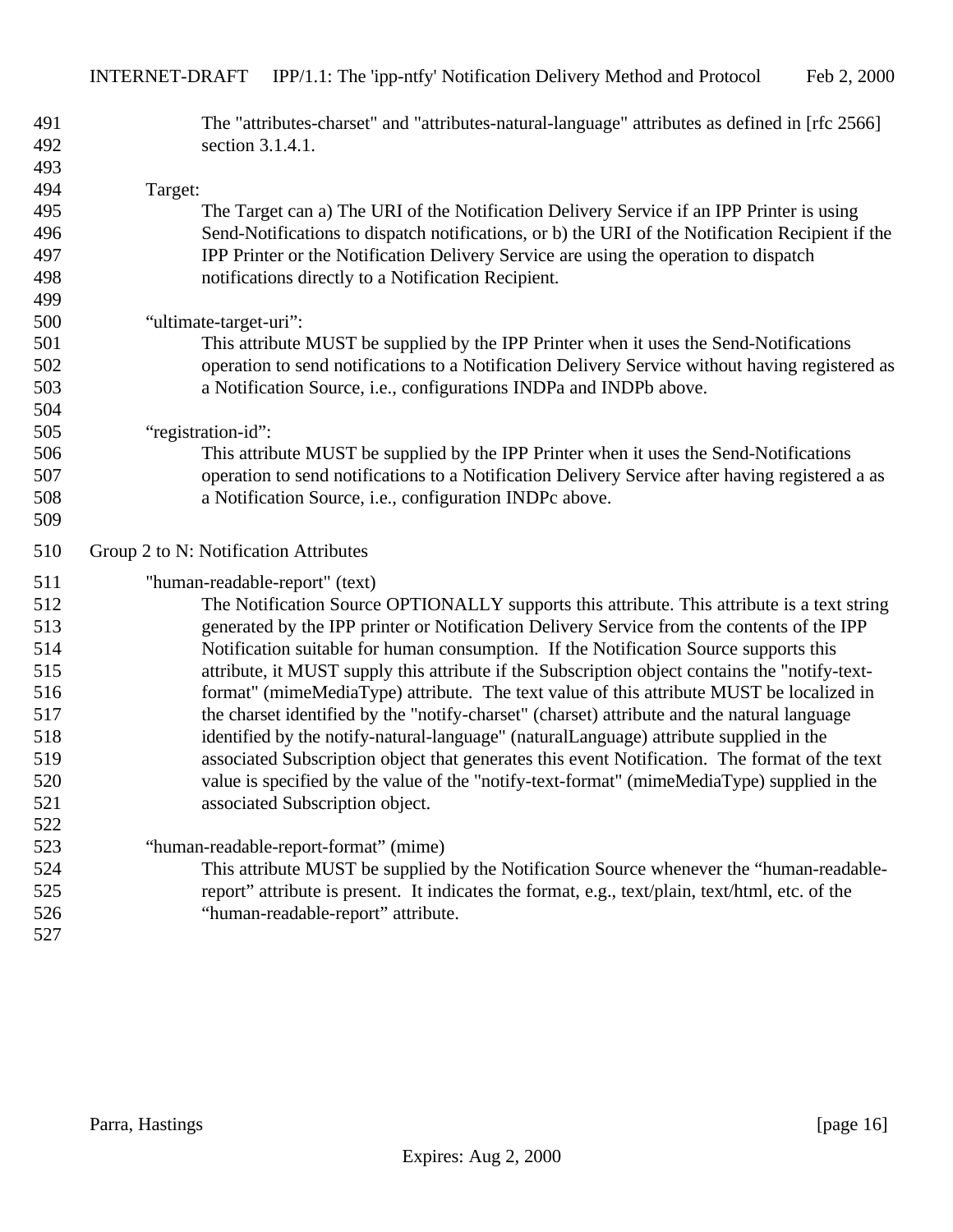All of the REQUIRED attributes and any of the OPTIONAL attributes indicated in [ipp-ntfy] for a Push event Notification, including "notify-text-format-type" (mimeMediaType), if the "human- readable-report" (text) attribute is included, so that the Notification Recipient will know the text format of the "human-readable-report" (text) attribute value. These attributes communicate the same information as the notification attributes by the same name described in sections 7.4, 7.5, and 7.6 of [ipp-ntfy].

 The rules that govern when each individual attribute MUST or MAY be included in this operation precisely mirror those specified in [ipp-ntfy] with the following exception: if the Send-Notifications operation is being used by an IPP Printer to communicate events to a Notification Delivery Service using a "registration-id", Group 2 of this operation MUST only include the "trigger-event", "trigger-time", and "trigger-date-time" Notification attributes.

#### **4.3.2 Send-Notifications Response**

The target of the Send-Notifications operation, Notification Delivery Method or Notification Recipient,

returns a status code for the entire operation and one for each Notification Report in the request if the

operation's status code is other than "success-ok". If the Notification Recipient receives a Notification

report that it can't pair up with a subscription it knows about, it can return an error status-code to indicate

that events associated with that subscription should no longer be sent to it.

- Group 1: Operation Attributes
- Natural Language and Character Set:
- The "attributes-charset" and "attributes-natural-language" attributes ads defined in [rfc 2566] section 3.1.4.1.
- 

Group 2 to N: Notification Attributes

- "notification-report-status-code" (type2 enum)
- Indicates whether the intended target, i.e., Notification Delivery Service or Notification Recipient was able to consume the n-th Notification Report.

# **4.4 Register-Notification-Source Operation**

 This REQUIRED operation allows an IPP Printer to register itself as a Notification Source with a Notification Delivery Service. While registered, the Printer can add Subscription objects to the Server object. The Printer can then send Notifications to the Server object for the Server object to dispatch Notifications to all interested Recipients.

#### **4.4.1 Register-Notification-Source Request**

- The following sets of attributes are part of the Register-Notification-Source Request:
- Group 1: Operation Attributes
-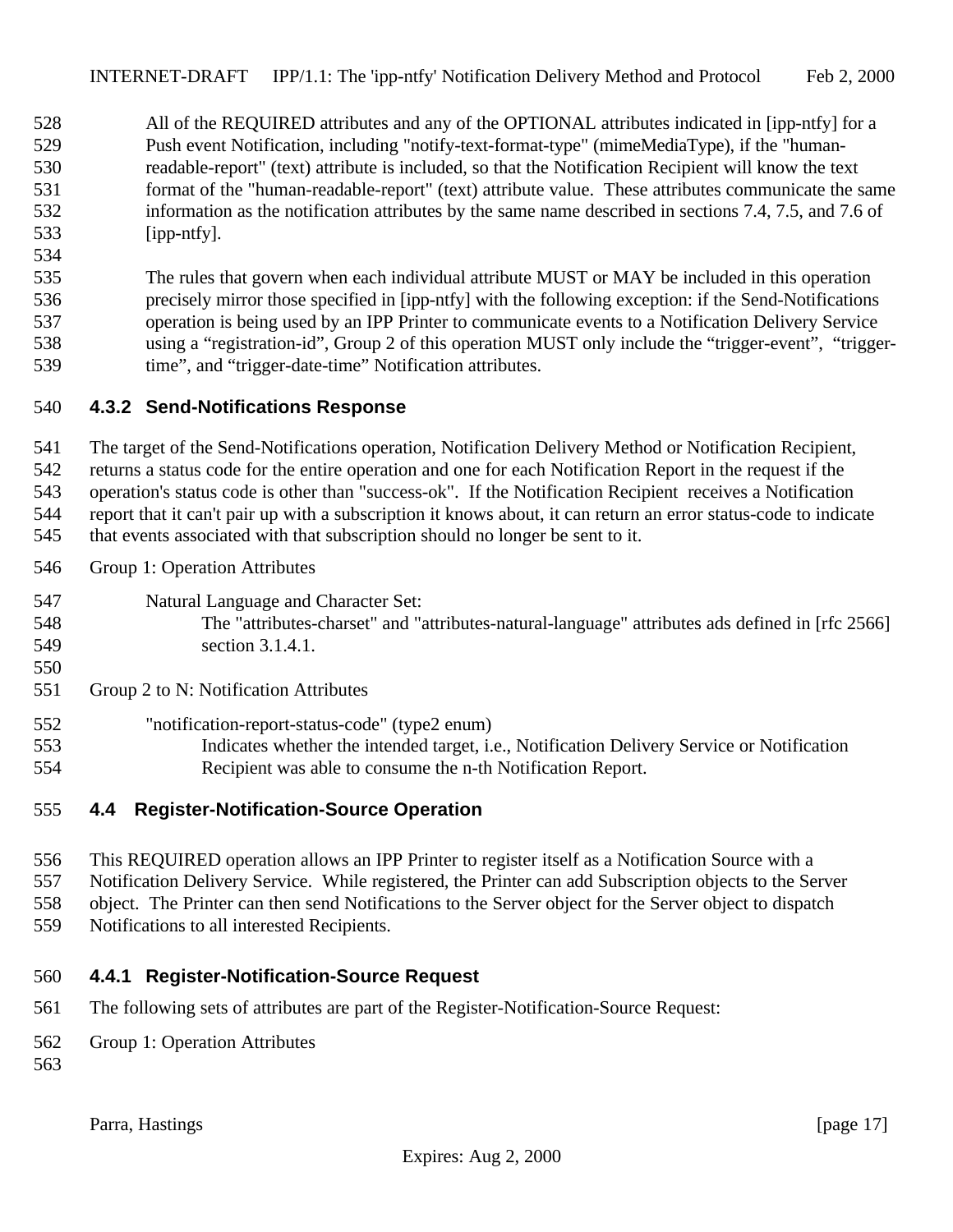| 564<br>565 | Natural Language and Character Set:<br>The "attributes-charset" and "attributes-natural-language" attributes ads defined in [rfc 2566] |
|------------|----------------------------------------------------------------------------------------------------------------------------------------|
| 566        | section 3.1.4.1.                                                                                                                       |
| 567        |                                                                                                                                        |
| 568        | "server-uri":                                                                                                                          |
| 569        | The URI of the Notification Delivery Service.                                                                                          |
| 570        |                                                                                                                                        |
| 571        | "registration-lease-time-requested" (integer(0:86,400)):                                                                               |
| 572        | This REQUIRED attribute specifies the time in the future when the IPP Printer would like its                                           |
| 573        | registration lease to expire. When the Server object accepts a Registration request, it keeps                                          |
| 574        | track of this information. When the expiration time arrives, the Server object purges the                                              |
| 575        | registration.                                                                                                                          |
| 576        |                                                                                                                                        |
| 577        | An IPP Printer is able to extend its registration lease using the Renew-Notification-Source-                                           |
| 578        | Registration operation. The maximum value for a registration lease is one day.                                                         |
| 579        |                                                                                                                                        |
| 580<br>581 | "notification-source-name" (name(127)):<br>This REQUIRED attribute specifies the name of the IPP Printer. The Server object may use    |
| 582        | this information to organize current registrations. This information may also be useful to a                                           |
| 583        | Notification Delivery Service's manager. Note: Management of a Notification Delivery                                                   |
| 584        | Service is outside the scope of INDP v1.0.                                                                                             |
| 585        |                                                                                                                                        |
| 586        | "persistent-registration-storage-uri" (uri):                                                                                           |
| 587        | Through this OPTIONAL attribute an IPP Printer may communicate to the Service object                                                   |
| 588        | where to retrieve persistent Subscriptions from previous registrations. The Service object                                             |
| 589        | also uses this location to store away future persistent Subscriptions. It the IPP Printer                                              |
| 590        | doesn't provide this attribute, it will not be able to add Subscription objects that require                                           |
| 591        | persistent storage.                                                                                                                    |
| 592        | 4.4.2 Register-Notification-Source Response                                                                                            |
| 593<br>594 | The Server object returns the following set of attributes as part of the Register-Notification-Source<br>Response:                     |
|            |                                                                                                                                        |
| 595        | Group 1: Operation Attributes                                                                                                          |
| 596        | Natural Language and Character Set:                                                                                                    |
| 597        | The "attributes-charset" and "attributes-natural-language" attributes as defined in [rfc 2566]                                         |
| 598        | section 3.1.4.1.                                                                                                                       |
| 599        |                                                                                                                                        |
| 600        | "registration-id" (integer(0:MAX)):                                                                                                    |
| 601        | The Server object MUST return the registration ID that the IPP Printer can use in subsequent                                           |
| 602        | calls such as Renew-Notification-Source-Registration, Create-Subscription, etc.                                                        |
| 603        |                                                                                                                                        |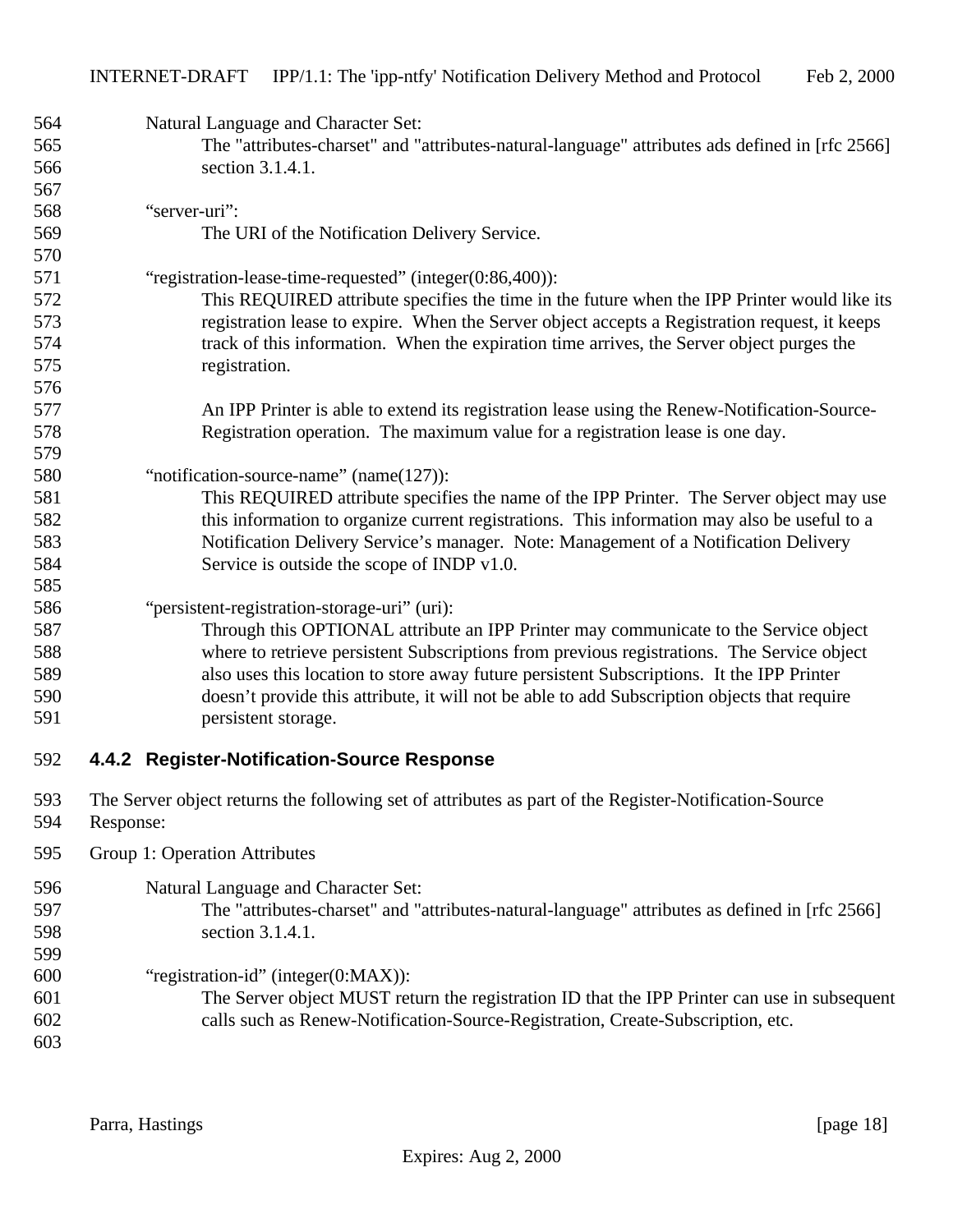604 "notify-events" (1setOf type2 keyword):

- If in this operation's request the IPP Printer specifies a "persistent-registration-storage-uri" and as a result one or more Registrations are instantiated by the Server object during registrations, this attribute MUST contain the list of events that the printer must notify the Server object of to satisfy those Subscriptions.
- "registration-lease-expiration-time" (integer(0:86,400)):
- This REQUIRED attribute specifies the time in the future when the registration lease will expire. If the Server object is not able to grant the lease-time requested by the IPP Printer, this attribute may contain a different value that the one provided in the request.
- An IPP Printer is able to extend its registration lease using the Renew-Notification-Source-Registration operation. The maximum value for a registration lease is one day.

### **4.5 Cancel-Notification-Source-Registration Operation**

 This REQUIRED operation allows an IPP Printer to terminate a current registration to a Notification Delivery Service. This causes the Server object to saves all current persistent Subscriptions into the location specified for this purpose at registration time, if one was specified. The Server object then cleans up any

data and processes associated with that registration. Notification Delivery Service implementations should

- consider periodically saving away persistent Subscription objects to reduce the risk of failing to save
- everything at deregistration time.

# **4.5.1 Cancel-Notification-Source-Registration Request**

- The following set of attributes is part of the Cancel-Notification-Source-Registration Request:
- Group 1: Operation Attributes

# Natural Language and Character Set:

- The "attributes-charset" and "attributes-natural-language" attributes ads defined in [rfc 2566] section 3.1.4.1.
- "server-uri":
- The URI of the Notification Delivery Service.
- "registration-id" (integer(0:MAX)):
- The IPP Printer MUST specify this REQUIRED attribute using the registration-id it obtained from the Server object via the Register-Notification-Source operation.

# **4.5.2 Cancel-Notification-Source-Registration Response**

- The Server object returns the following set of attributes as part of the Cancel-Notification-Source-
- Registration Response: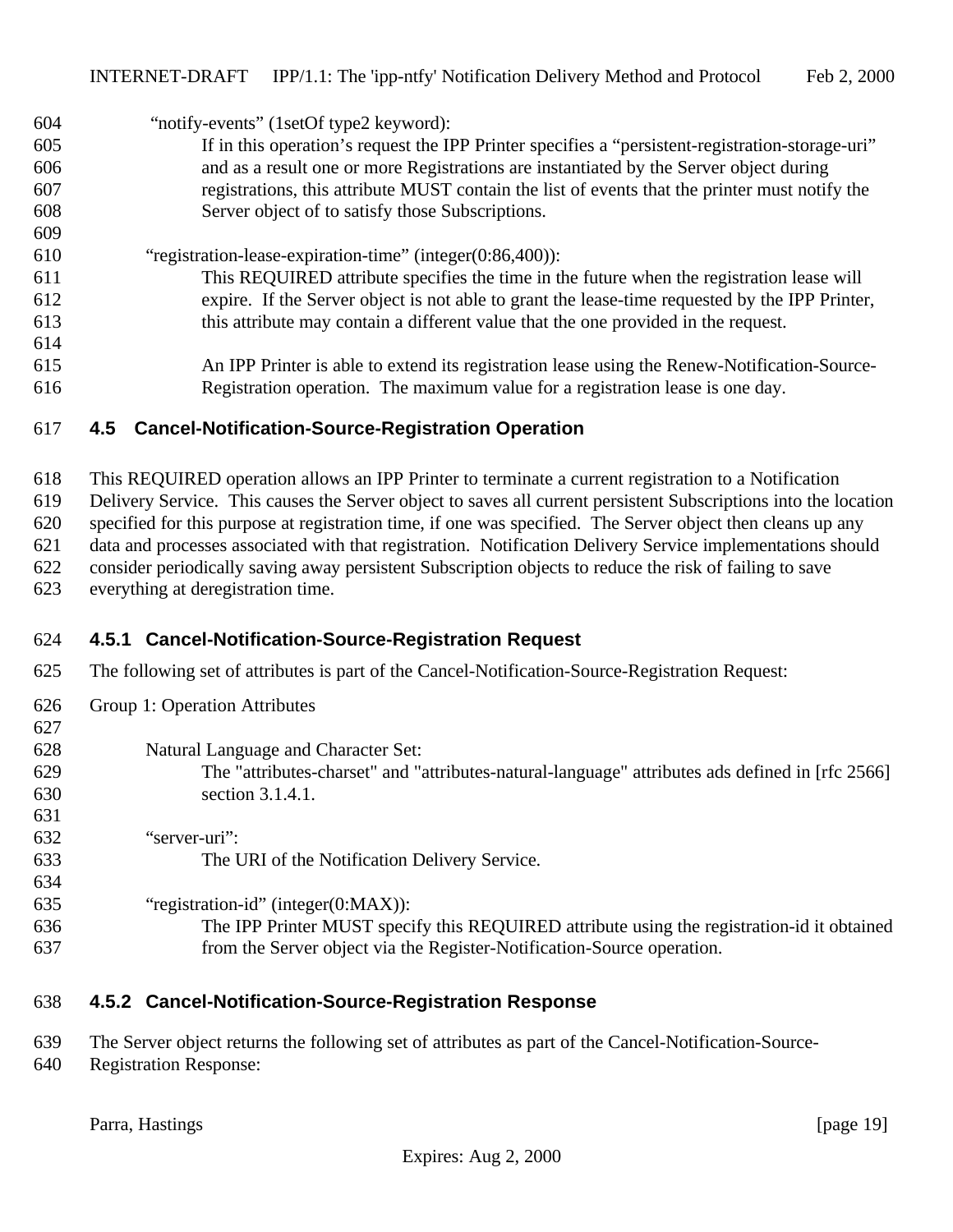| 641<br>Group 1: Operation Attributes |  |
|--------------------------------------|--|
|--------------------------------------|--|

- Natural Language and Character Set: The "attributes-charset" and "attributes-natural-language" attributes as defined in [rfc 2566]
- section 3.1.4.1.
- "notify-events" (1setOf type2 keyword):
- The Server object MUST return in this attribute the list of events that the printer must discontinue as a result of ending its registration to the Notification Delivery Service. This feature may be useful to IPP Printers that implement some delivery methods internally and others via a Notification Delivery Service and those who may use more than one Notification Delivery Service simultaneously.

### **4.6 Renew-Notification-Source-Registration Operation**

- This REQUIRED operation allows an IPP Printer to renew its lease on an existing registration to a
- Notification Delivery Service. It MUST be issued before the lease-time specified in the Register-
- Notification-Source operation or the previous Renew-Notification-Source-Registration operation expires.

# **4.6.1 Renew-Notification-Source-Registration Request**

- The following set of attributes is part of the Renew-Notification-Source-Registration Request:
- Group 1: Operation Attributes

# Natural Language and Character Set:

- The "attributes-charset" and "attributes-natural-language" attributes ads defined in [rfc 2566] section 3.1.4.1.
- "server-uri": The URI of the Notification Delivery Service. "registration-id" (integer(0:MAX)): The IPP Printer MUST specify this REQUIRED attribute using the registration-id it obtained from the Server object via the Register-Notification-Source operation.
- "registration-lease-time-requested" (integer(0:86,400)): This REQUIRED attribute specifies the time in the future when the IPP Printer would like the registration lease to expire.

# **4.6.2 Renew-Notification-Source-Registration Response**

- The Server object returns the following set of attributes as part of the Renew-Notification-Source-
- Registration Response:
- Group 1: Operation Attributes

Parra, Hastings [page 20]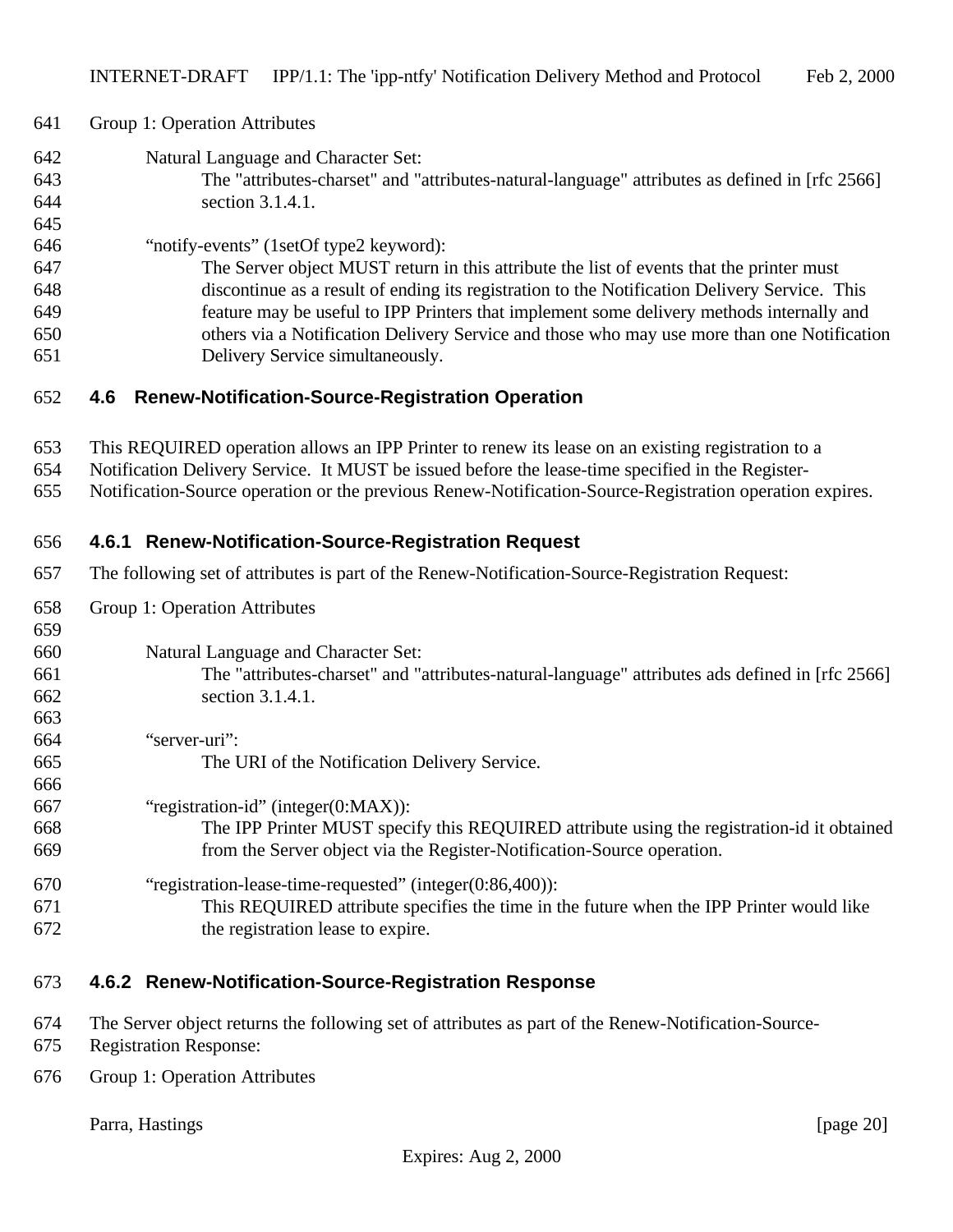Natural Language and Character Set:

- The "attributes-charset" and "attributes-natural-language" attributes as defined in [rfc 2566] section 3.1.4.1.
- "registration-lease-expiration-time" (integer(0:86,400)):
- This REQUIRED attribute specifies the time in the future when the registration lease will expire. If the Server object is not able to grant the lease-time requested by the IPP Printer, this attribute may contain a different value that the one provided in the request.

### **4.7 Create-Subscription Operation**

 This REQUIRED operation allows an IPP Printer to cause a Subscription object to be instantiated in a Server object to which it is currently registered as a Notification Source. The Server object is responsible for keeping track of all registrations until their corresponding IPP Printer removes them via the Cancel- Subscription operation or until the registration is terminated by the Printer or it expires. The Server object uses Subscription object to know who and how to notify when it receives Notifications specifying a

registration-id.

### **4.7.1 Create-Subscription Request**

The Request for this operation includes the union of all of the REQUIRED attributes and any of the

OPTIONAL attributes indicated in [ipp-ntfy] for the Create-Job-Subscription and Create-Printer-

- Subscription operations, with the following chages:
- 
- a) The "printer-uri" operational attribute is replaced by "server-uir" and MUST contain the URI of the Notification Delivery Service.
- b) The request MUST include the operational attribute "registration-id" (integer(0:MAX)) specifying the registration-id the IPP Printer obtained from the Server object via the Register-Notification-Source operation.
- 

The rules that govern when each individual attribute MUST or MAY be included in this operation precisely

 mirror those specified in [ipp-ntfy] for the Create-Job-Subscription and Create-Printer-Subscription operations, but obviously not simultaneously. If the request contains a "job-id" the Server object enforces

applies the validation rules defined for the Create-Job-Subscription operation. If the "job-id" is not present,

the Server object enforces the validation rules defined for the Create-Printer-Subscription operation.

#### **4.7.2 Create-Subscription Response**

- The Response for this operation is defined to be identical to the Response for the Create-Printer-
- Subscription operation as specified in [ipp-ntfy] except for the following changes:
- a) The Response MUST include the operational attribute "notify-events" (1setOf type2 keyword) containing the list of events that the printer must notify the Server object of to satisfy the creatioin of the
- new Subscription object.
- 713 b) The "notify-printer-up-time" operational attribute ... ???

Parra, Hastings [page 21]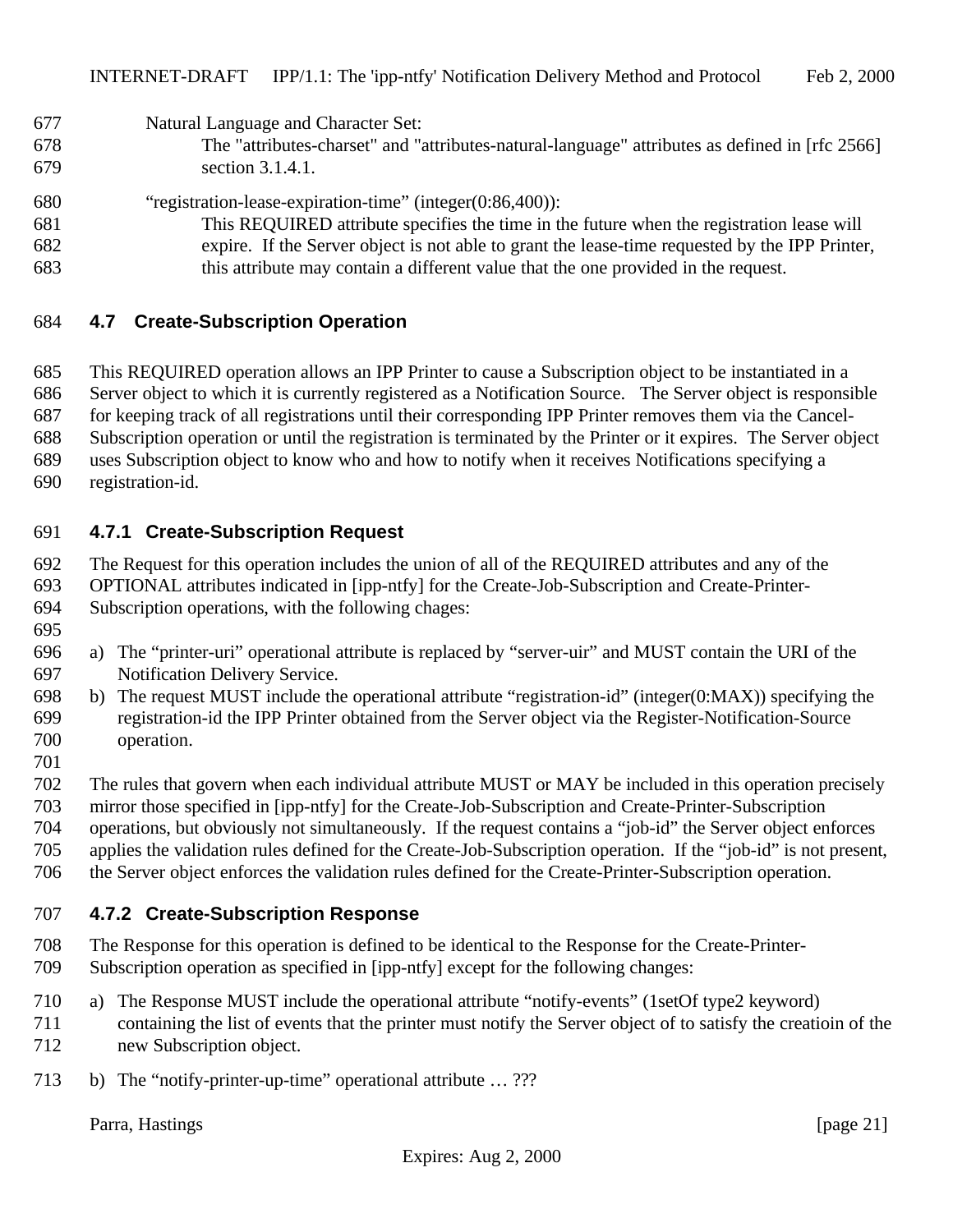- ISSUE 02: What should be done with this attribute. Should it be called the "notify-server-up-time" and be
- populated with the Notification Delivery Server's up time, or should it be filled in by the printer? There are 716 other ramifications here.
- c) The Response does not include the "Unsupported Attribute" Group.
- The Response that results from creating a job-related Subscription object doesn't include the "notify-lease-
- 719 expiration-time" and "notify-server-up-time" attributes.

### **4.8 Validate-Subscription Operation**

- This REQUIRED operation allows an IPP Printer to request the Sever object to validate the contents of what could become a Subscription object without actually creating the object. It employs the same logic
- used by the Create-Subscription operation to validate a request.

### **4.8.1 Validate-Subscription Request**

The Request for this operation is identical to the Create-Subscription operation Request.

### **4.8.2 Validate-Subscription Response**

- The Server object returns the following set of attributes as part of the Validate-Subscription Registration Response:
- Group 1: Operation Attributes
- Natural Language and Character Set:
- The "attributes-charset" and "attributes-natural-language" attributes as defined in [rfc 2566] section 3.1.4.1.

# **4.9 Cancel-Subscription Operation**

 This REQUIRED operation allows an IPP Printer to cause the Server object to cancel a Subscription object currently associated with a given registration-id.

# **4.9.1 Cancel-Subscription Request**

- The following set of attributes is part of the Cancel-Subscription Request:
- Group 1: Operation Attributes
- Natural Language and Character Set:
- The "attributes-charset" and "attributes-natural-language" attributes ads defined in [rfc 2566] section 3.1.4.1.
- 

Parra, Hastings [page 22]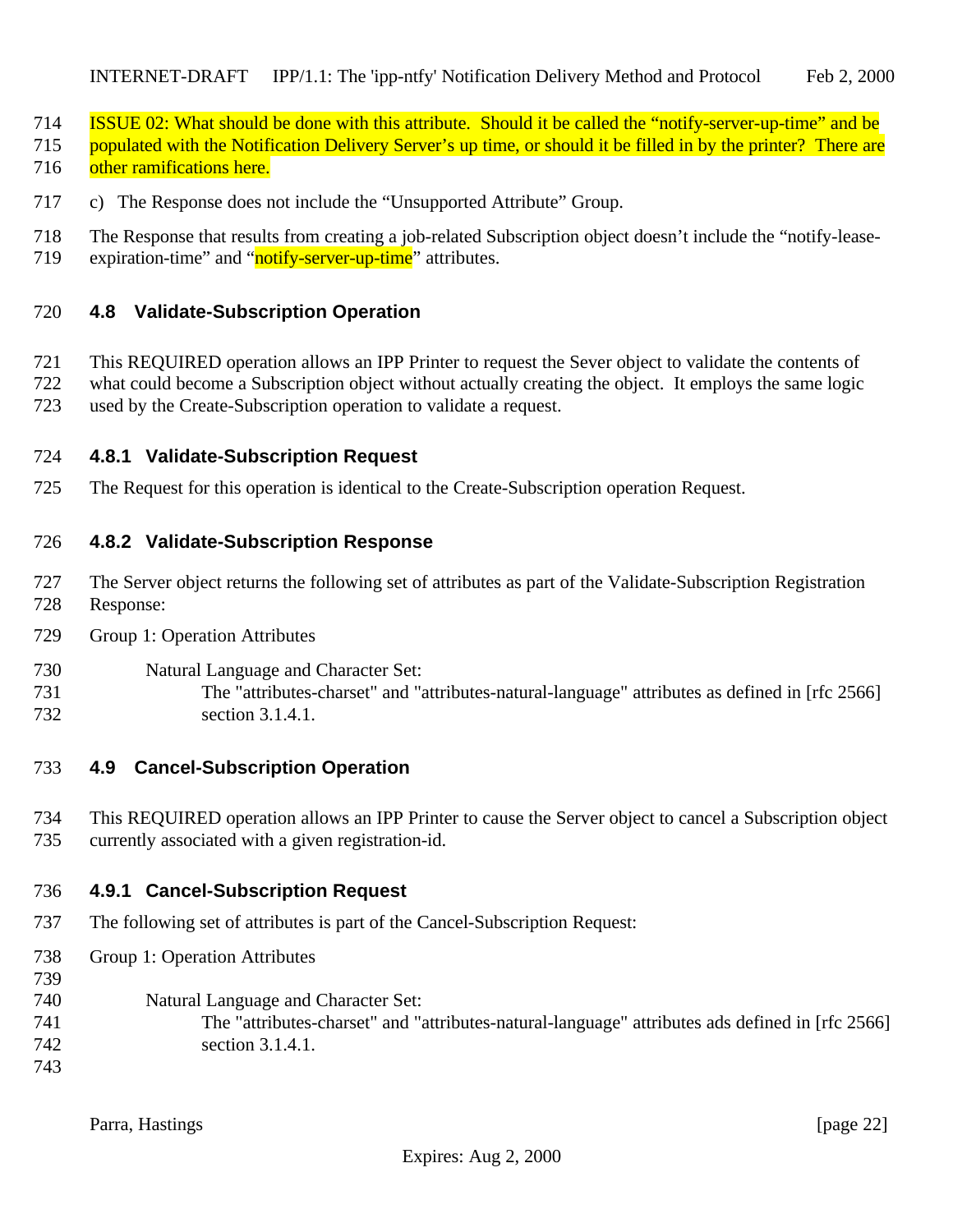| 744 | "server-uri":                                                                                          |
|-----|--------------------------------------------------------------------------------------------------------|
| 745 | The URI of the Notification Delivery Service.                                                          |
| 746 |                                                                                                        |
| 747 | "registration-id" (integer(0:MAX)):                                                                    |
| 748 | The IPP Printer MUST specify this REQUIRED attribute using the registration-id it obtained             |
| 749 | from the Server object via the Register-Notification-Source operation.                                 |
| 750 | "subscription-id" (integer $(0:MAX)$ ):                                                                |
| 751 | This REQUIRED attribute specifies the ID of the Subscription object to be cancelled. The               |
| 752 | IPP Printer must provide here the same "subscription-id" that it received back from the                |
| 753 | Create-Subscription or Get-Subscriptions operations.                                                   |
| 754 | 4.9.2 Cancel-Subscription Response                                                                     |
| 755 | The Server object returns the following set of attributes as part of the Cancel-Subscription Response: |

- Group 1: Operation Attributes
- Natural Language and Character Set:
- The "attributes-charset" and "attributes-natural-language" attributes as defined in [rfc 2566] section 3.1.4.1.
- "notify-events" (1setOf type2 keyword):
- The Server object MUST return in this attribute the list of events that the printer must discontinue as a result of canceling the Subscription object.

#### **4.10 Renew-Subscription Operation**

 The REQUIRED Renew-Subscription operation permits an IPP Printer to request the Server object to extend the lease on a Subscription object instance. This operation is only valid for Subscription object that don't specify a "job-id", or Per-Printer Subscription objects as they are referred to in [ipp-ntfy].

- **4.10.1 Renew-Subscription Request**
- The following set of attributes is part of the Renew-Subscription Request:

Group 1: Operation Attributes

- Natural Language and Character Set:
- The "attributes-charset" and "attributes-natural-language" attributes ads defined in [rfc 2566] section 3.1.4.1.
- "server-uri": The URI of the Notification Delivery Service.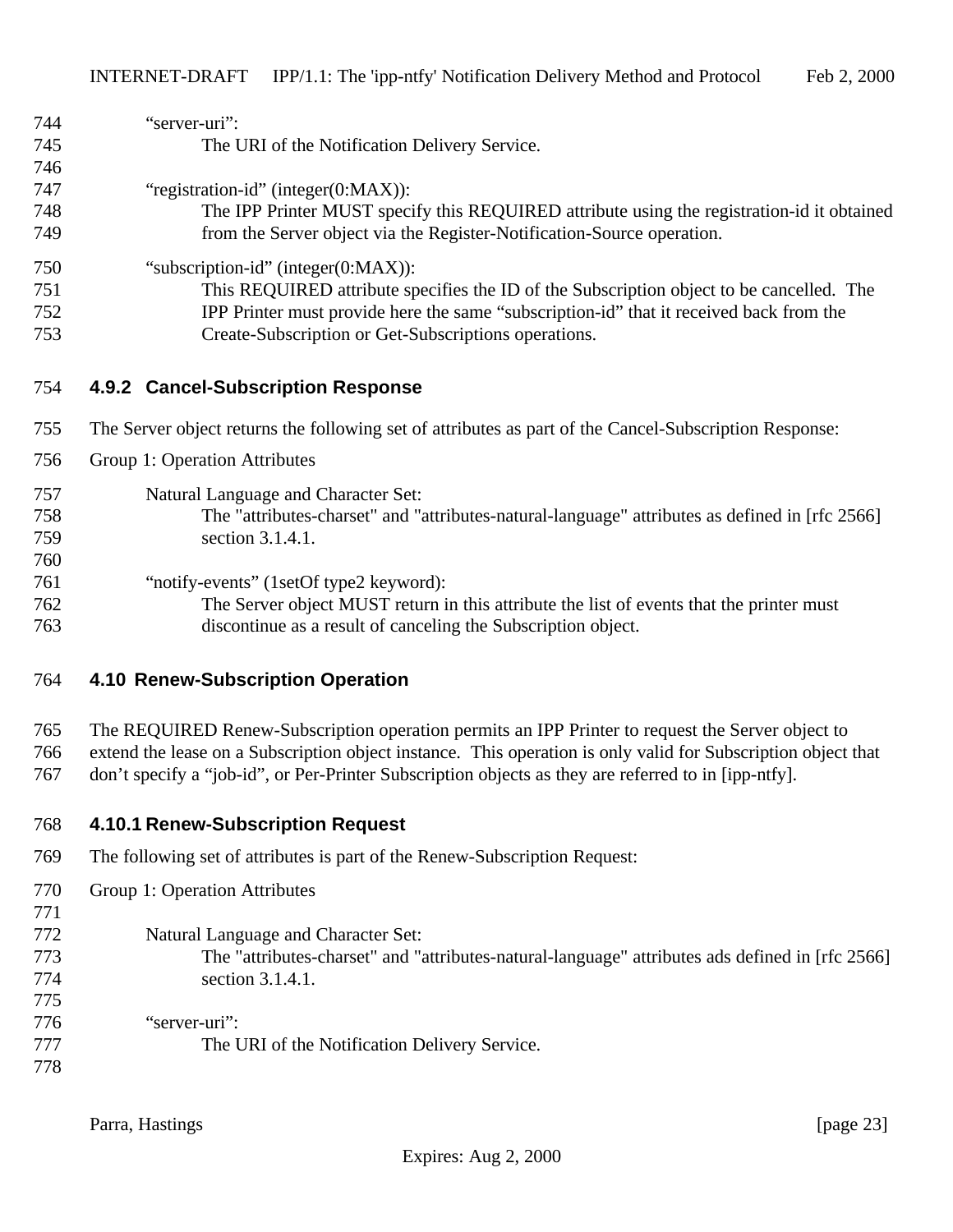# 779 "registration-id" (integer(0:MAX)):

 The IPP Printer MUST specify this REQUIRED attribute using the registration-id it obtained from the Server object via the Register-Notification-Source operation.

### "subscription-id" (integer(0:MAX))

- The IPP Printer MUST specify the ID of the Subscription object whose lease is being extended.
- "notify-lease-time-requested" (integer(0:MAX))
- The IPP Printer MUST specify the time by which it wishes to extend the Subscription object's lease.

#### **4.10.2 Renew-Subscription Response**

- The Server object returns the following set of attributes as part of the Renew-Subscription Response:
- Group 1: Operation Attributes

#### Natural Language and Character Set:

- The "attributes-charset" and "attributes-natural-language" attributes as defined in [rfc 2566] section 3.1.4.1.
- "subscription-lease-expiration-time" (integer(0:86,400)):
- This REQUIRED attribute specifies the time in the future when the Subscription's lease will expire. If the Server object is not able to grant the lease-time requested by the IPP Printer, this attribute may contain a different value that the one provided in the request.
- 798 ISSUE 04: What shall be done with the "notify-printer-up-time" operational attribute?

# **4.11 Get-Subscriptions Operation**

 This REQUIRED operation allows an IPP Printer to get a list of the Subscription objects associated with a given registration ID.

#### **4.11.1 Get-Subscriptions Request**

- The Request for this operation is defined to be identical to the Request for the Get-Subscriptions operation as specified in [ipp-ntfy], except for the following changes:
- a) The "printer-uri" operational attribute is replaced by "server-uir" (uri) and MUST contain the URI of the Notification Delivery Service.
- b) The request MUST include the operational attribute "registration-id" (integer(0:MAX)) specifying the registration-id the IPP Printer obtained from the Server object via the Register-Notification-Source operation.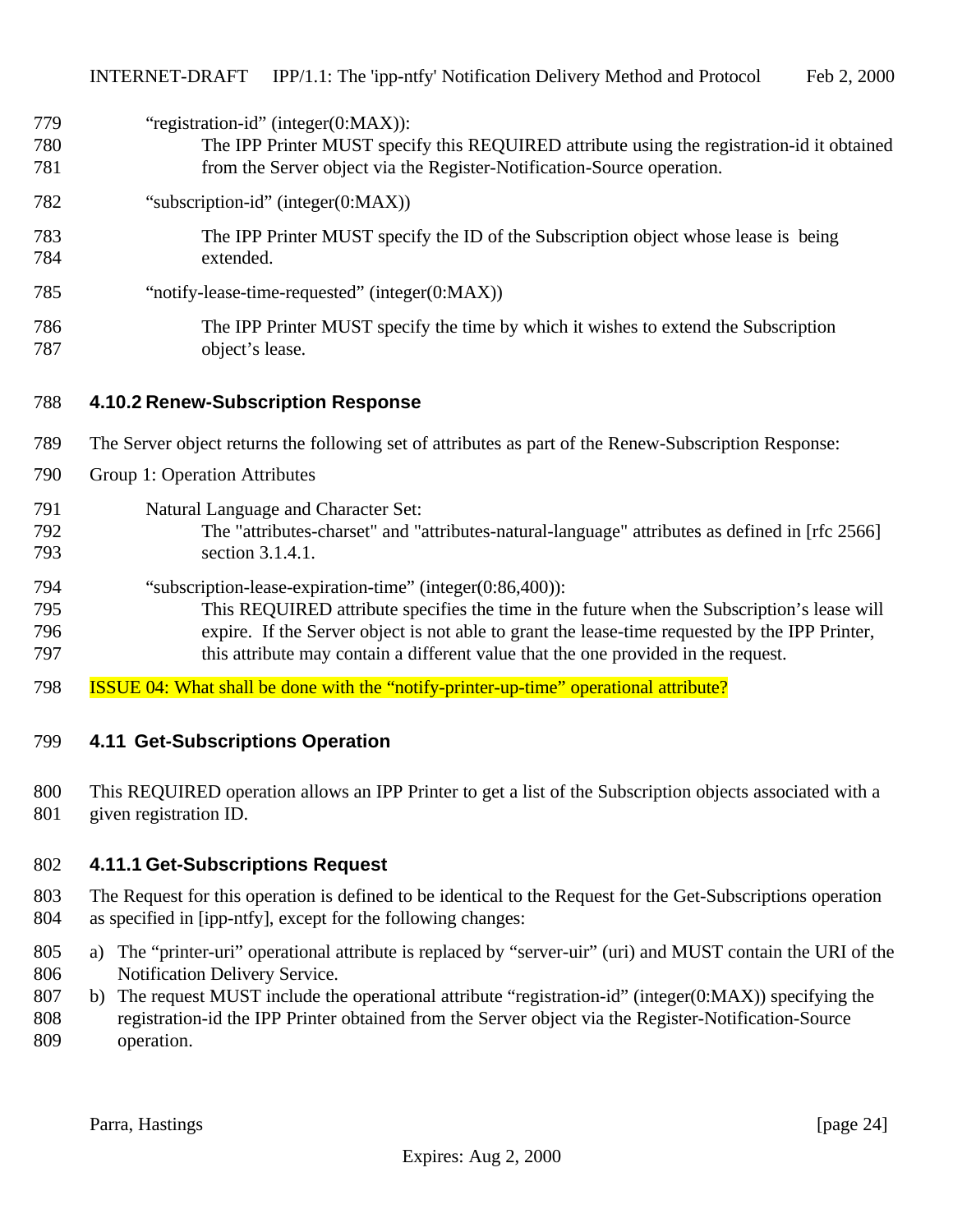### **4.11.2 Get Subscriptions Response**

- The Response for this operation is defined to be identical to the Response for the Get-Subscriptions
- operation as specified in [ipp-ntfy].
- **ISSUE 05:** What shall be done with the Subscription object attribute "notify-printer-up-time"?

# **5 Encoding of the Operation Layer**

 INDP uses the same operation layer encoding model and syntax as IPP [ipp-pro] with the following extensions:

#### **5.1 New attribute tag**

- A new notification attributes tag is defined:
- 819 notification-attributes-tag =  $%x07$ ; tag of 7

#### **5.2 New status codes**

- **ISSUE 06 Should we move the status codes into the Notification Model document in order to have the** 822 same status codes for any other delivery method that might be defined?
- The following status codes are defined:

#### **5.2.1 unknown-notification-recipient. (0xXXX)**

- The Notification Recipient returns this status code in order to indicate that the intended Ultimate
- Notification Recipient is not known to the Notification Recipient.

### **5.2.2 unable-to-delivery-notification-report (0xXXX)**

 The Notification Recipient returns this status code in order to indicate that it was unable to deliver the event Notification to the intended Ultimate Notification Recipient.

# **5.2.3 successful-ok-but-cancel-subscription (0xXXXX)**

 The Notification Recipient indicates that it no longer wants to receive Notifications for this Subscription object. Therefore, the Subscription object is canceled. Note: this status code allows the Notification

- Recipient to cancel a Subscription object without having to be the owner of the Subscription object. Only
- the owner of the Subscription object can cancel a Subscription object using the Cancel-Subscription
- operation.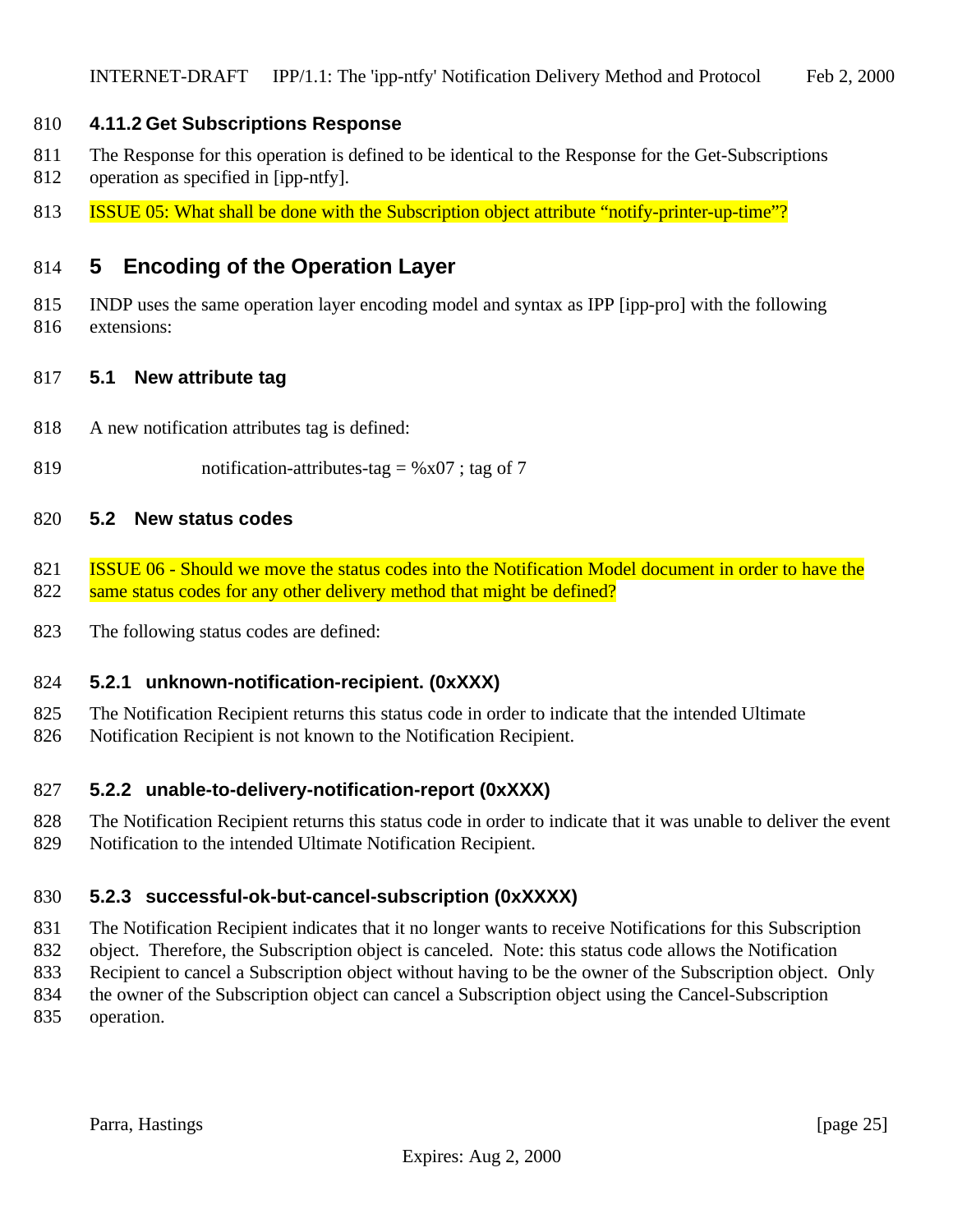### **5.2.4 unknown-registration-id (0xXXX)**

#### **5.2.5 successful-ok-but-error-accessing-persistent-storage (0xXXXX)**

### **5.3 Encoding**

 The encoding of INDP is based strictly on the encoding used by IPP. This specification, however, defines a new Group tag which is used it to encode multiple notifications in a Request. As multiple instances of the same group type have only been included in operation Responses in the past, this section describes the encoding of an operation that uses the new tag for illustration purposes.

| 844               |                                |                    |
|-------------------|--------------------------------|--------------------|
| 845               | version-number                 | 2 byte             |
| 846<br>847<br>848 | operation-id                   | 2 bytes            |
| 849               | request-id                     | 4 bytes            |
| 850<br>851<br>852 | operation-attributes-taq       | 1 byte             |
| 853<br>854        | attributes-charset             | u bytes            |
| 855<br>856        | attributes-natural-lanquaqe    | v bytes            |
| 857               | target-attribute               | w bytes            |
| 858<br>859        | notification-attributes-tag    | 1 byte             |
| 860<br>861        | notification-attr-list         | or more<br>x bytes |
| 862<br>863<br>864 | end-of-attributes-tag   1 byte |                    |

The encoding for the Send-Notification Request consists of:

Where:

 *version-number* is made up of a major-version-number of %d1 and a minor-version-number of %d0 indicating the 1.0 version of the 'ipp-notify-send' event notification delivery method and protocol.

*operation-id*, in the 1.0 version of the protocol, can only be 0x00003, Send-Notification.

 *request-id* is any 4 byte number provided by the notification source and must be matched by the notification recipient in the corresponding response to a request. It assists the notification source in associating operation responses with their corresponding requests. Note that this request id is independent of the request id embedded in the notification report, which is opaque to the delivery method but assists the notification

recipient order and identity missing or duplicate notification reports.

 *operation-attribute tag, natural-language-attribute, charset-attribute, target-attribute, and end-of-attributes-tag* have the same syntax and semantics as in [ipp-pro].

Parra, Hastings [page 26]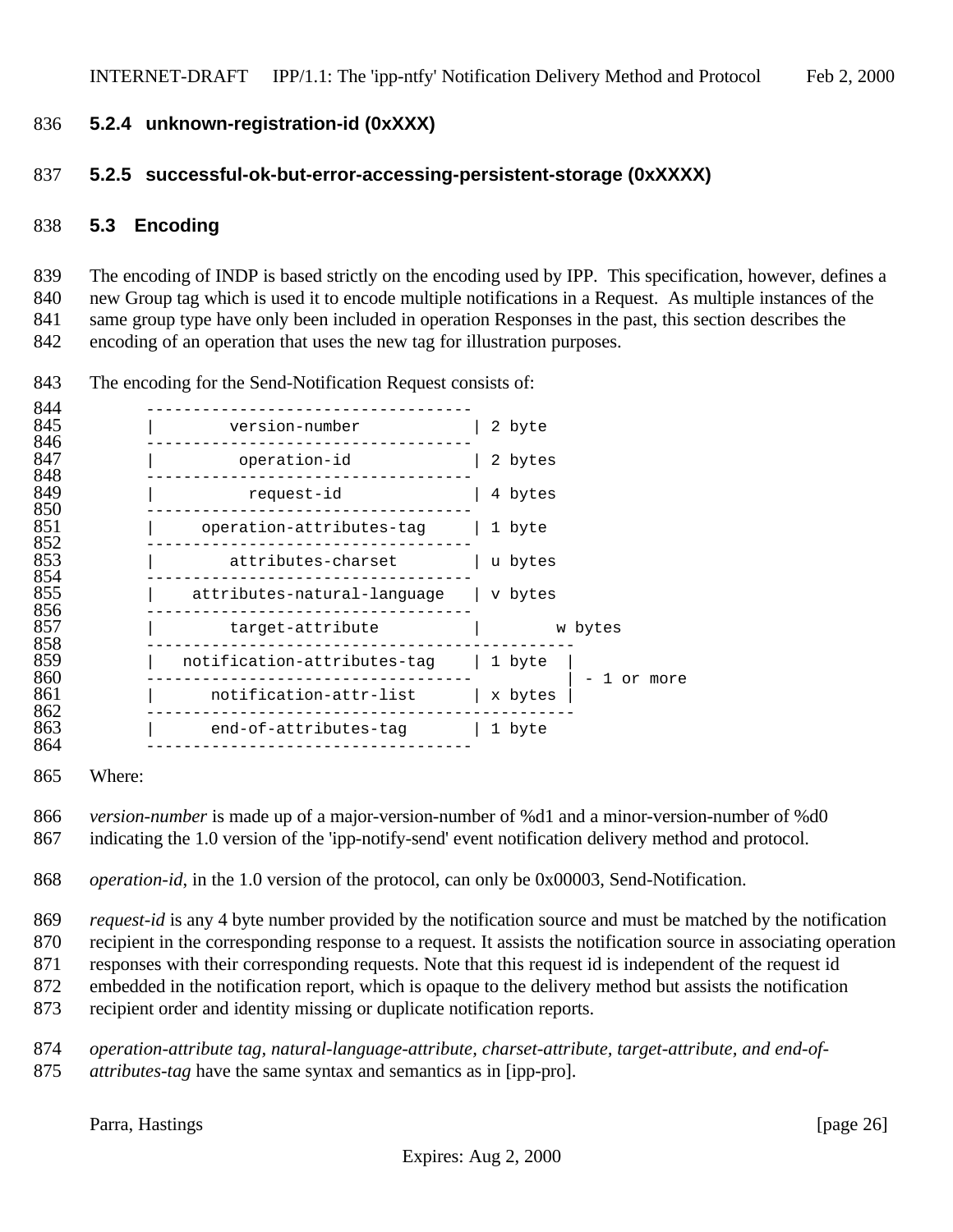- *notification-attr-list* contains a list of the attributes that make up a single notification (see section 2 above) encoded using the syntax specified in [ipp-pro].
- ----------------------------------- | version-number | 2 byte ----------------------------------- 882 | status-code | 2 bytes ----------------------------------- 884 | request-id | 4 bytes ----------------------------------- 886 | operation-attributes-tag | 1 byte ----------------------------------- 888 | attributes-charset | u bytes ----------------------------------- | attributes-natural-language | v bytes ----------------------------------- | target-attribute | w bytes ---------------------------------------------- | notification-attributes-tag | 1 byte | ----------------------------------- | - 1 or more 896 | ntfy-status-code | 2 bytes ---------------------------------------------- 898 | end-of-attributes-tag | 1 byte<br>899 -------------------------------------------------------------------
- The encoding for the Send-Notification Response consists of:

# **6 Encoding of Transport Layer**

- 901 HTTP/1.1 [rfc2616] is the transport layer for this protocol.
- The operation layer has been designed with the assumption that the transport layer contains the following information:
- 904 the URI of the target INDP operation.
- the total length of the data in the operation layer, either as a single length or as a sequence of chunks each with a length.

 It is REQUIRED that a Notification Delivery Service and a 'indp://' Notification Recipient implementation support HTTP over the IANA assigned Well Known Port XXX (INDP's default port), though a notification recipient implementation MAY support HTTP over some other port as well.

- 
- Each HTTP operation MUST use the POST method where the request-URI is the object target of the
- operation, and where the "Content-Type" of the message-body in each request and response MUST be
- "application/ipp-notify-send". The message-body MUST contain the operation layer and MUST have the
- syntax described in section 3, "Encoding of Operation Layer". An INDP client implementation (be it an IPP
- Printer or a Notification Delivery Service) MUST adhere to the rules for a client described for HTTP1.1

Parra, Hastings [page 27]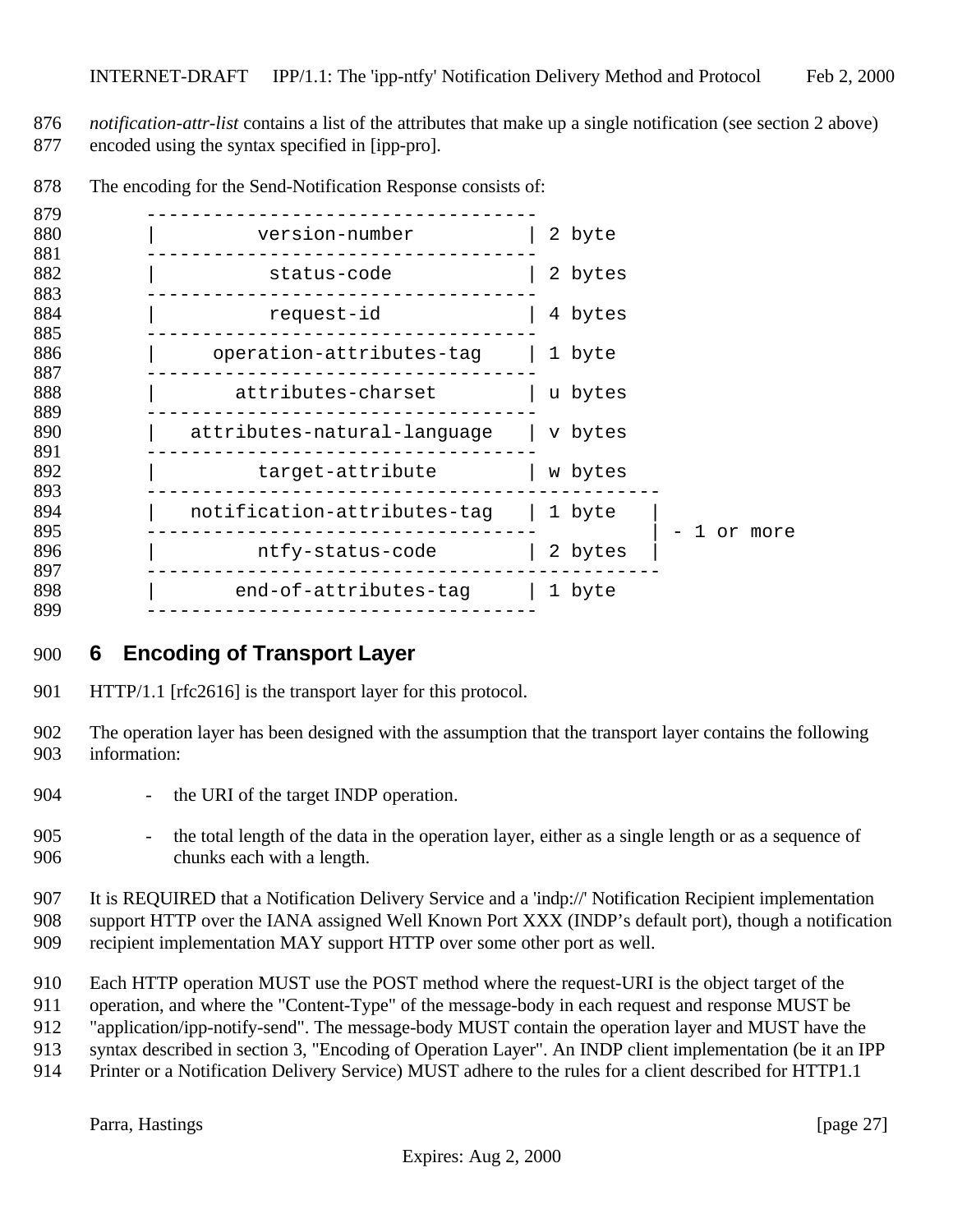- [rfc2616]. An INDP server implementation (be it a Notification Delivery Method or a notification Recipient)
- MUST adhere the rules for an origin server described for HTTP1.1 [rfc2616].
- An INDP server implementation sends a response for each request that it receives. If it detects an error, it
- MAY send a response before it has read the entire request. If the HTTP layer of the INDP server
- implementation completes processing the HTTP headers successfully, it MAY send an intermediate
- response, such as "100 Continue", with no notification data before sending the notification response. The
- INDP client implementation MUST expect such a variety of responses. For further information on
- 922 HTTP/1.1, consult the HTTP documents [rfc2616].
- An INDP server implementation MUST support chunking for HTTP notification requests, and an INDP
- 924 client implementation MUST support chunking for HTTP notification responses according to
- 925 HTTP/1.1[rfc2616]. Note: this rule causes a conflict with non-compliant implementations of HTTP/1.1 that
- don't support chunking for POST methods, and this rule may cause a conflict with non-compliant
- implementations of HTTP/1.1 that don't support chunking for CGI scripts
- INDP uses 'indp://' as its URI scheme.

# **7 IANA Considerations**

 IANA will be asked to register this 'ipp-notify-send' notification delivery scheme and protocol and will be asked to assign a default port.

# **8 Internationalization Considerations**

 When the client requests Human Consumable form by supplying the "notify-text-format" operation attribute (see [ipp-ntfy]), the IPP Printer (or any Notification Service that the IPP Printer might be configured to use) supplies and localizes the text value of the "human-readable-report" attribute in the Notification according to

the charset and natural language requested in the notification subscription.

# **9 Security Considerations**

- The IPP Model and Semantics document [ipp-mod] discusses high-level security requirements (Client
- Authentication, Server Authentication and Operation Privacy). Client Authentication is the mechanism by
- which the client proves its identity to the server in a secure manner. Server Authentication is the mechanism
- 941 by which the server proves its identity to the client in a secure manner. Operation Privacy is defined as a
- mechanism for protecting operations from eavesdropping.
- The Notification Recipient can cancel unwanted Subscriptions created by other parties without having to be
- the owner of the subscription by returning the 'successful-ok-but-cancel-subscription' status code in the Send-Notifications response returned to the Notification Source.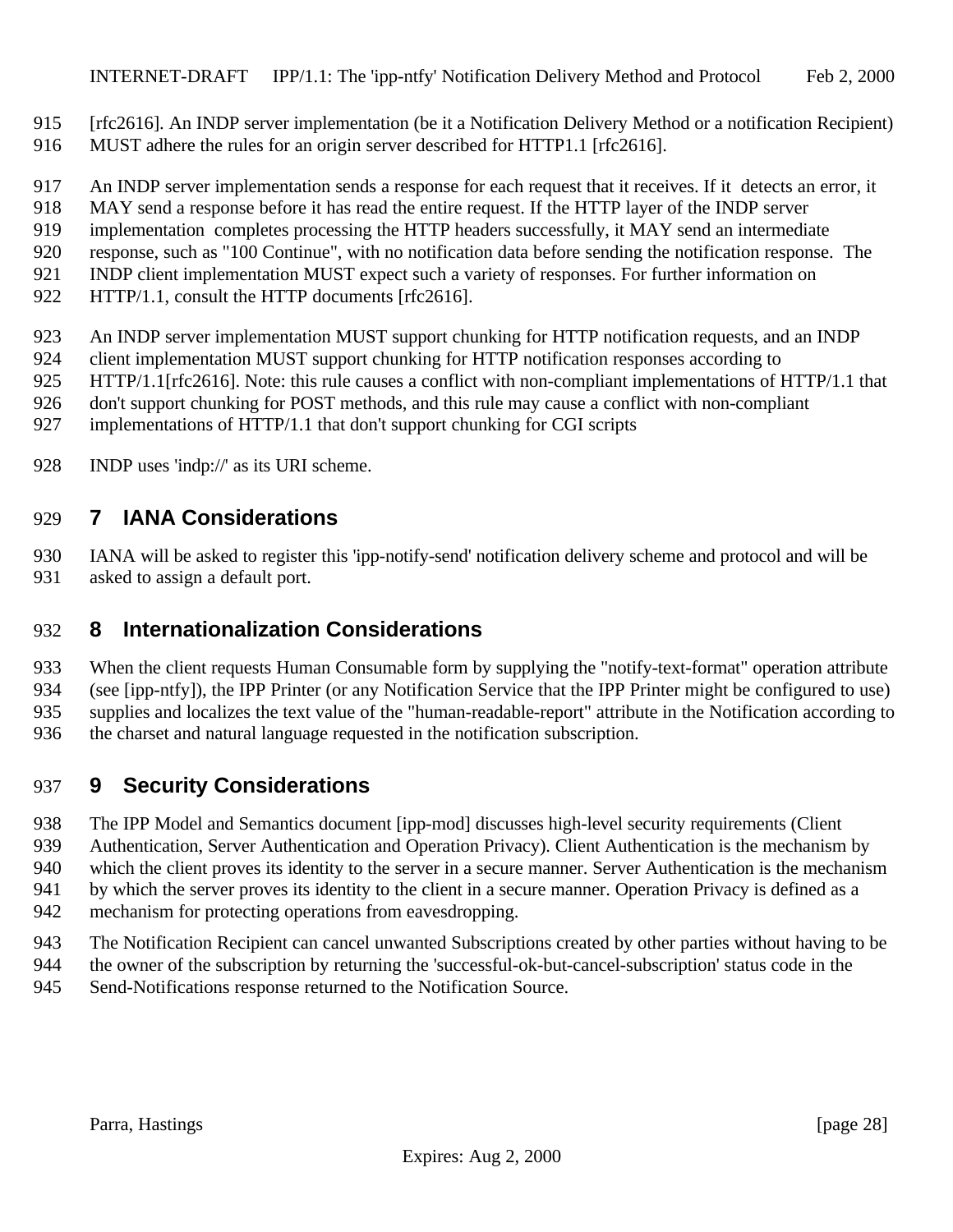### **9.1 Security Conformance**

947 Notification Sources (client) MAY support Digest Authentication [rfc2617]. If Digest Authentication is supported, then MD5 and MD5-sess MUST be supported, but the Message Integrity feature NEED NOT be supported.

 Notification Recipient (server) MAY support Digest Authentication [rfc2617]. If Digest Authentication is supported, then MD5 and MD5-sess MUST be supported, but the Message Integrity feature NEED NOT be supported.

- Notification Recipients MAY support TLS for client authentication, server authentication and operation privacy. If a notification recipient supports TLS, it MUST support the
- TLS\_DHE\_DSS\_WITH\_3DES\_EDE\_CBC\_SHA cipher suite as mandated by RFC 2246 [rfc2246]. All
- other cipher suites are OPTIONAL. Notification recipients MAY support Basic Authentication (described in
- HTTP/1.1 [rfc2616]) for client authentication if the channel is secure. TLS with the above mandated cipher
- suite can provide such a secure channel.

# **10 References**

960 [ipp-mod] 961 R. deBry, T. Hastings, R. Herriot, S. Isaacson, P. Powell, "Internet Printing Protocol/1.0: Model and Semantics", <draft-ietf-ipp-model-v11-04.txt>, June, 1999.

#### [ipp-ntfy]

#### Isaacson, S., Martin, J., deBry, R., Hastings, T., Shepherd, M., Bergman, R., "Internet Printing Protocol/1.1: IPP Event Notification Specification", <draft-ietf-ipp-not-spec-02.txt>, February 2, 2000.

### [ipp-pro] Herriot, R., Butler, S., Moore, P., Tuner, R., "Internet Printing Protocol/1.1: Encoding and Transport", draft-ietf-ipp-protocol-v11-03.txt, June, 1999.

[rfc2026]

971 S. Bradner, "The Internet Standards Process -- Revision 3", RFC 2026, October 1996.

#### 972 [rfc2616]

#### R. Fielding, J. Gettys, J. Mogul, H. Frystyk, L. Masinter, P. Leach, T. Berners-Lee, "Hypertext Transfer Protocol - HTTP/1.1", RFC 2616, June 1999.

[rfc2617]

 J. Franks, P. Hallam-Baker, J. Hostetler, S. Lawrence, P. Leach, A. Luotonen, L. Stewart, "HTTP Authentication: Basic and Digest Access Authentication", RFC 2617, June 1999.